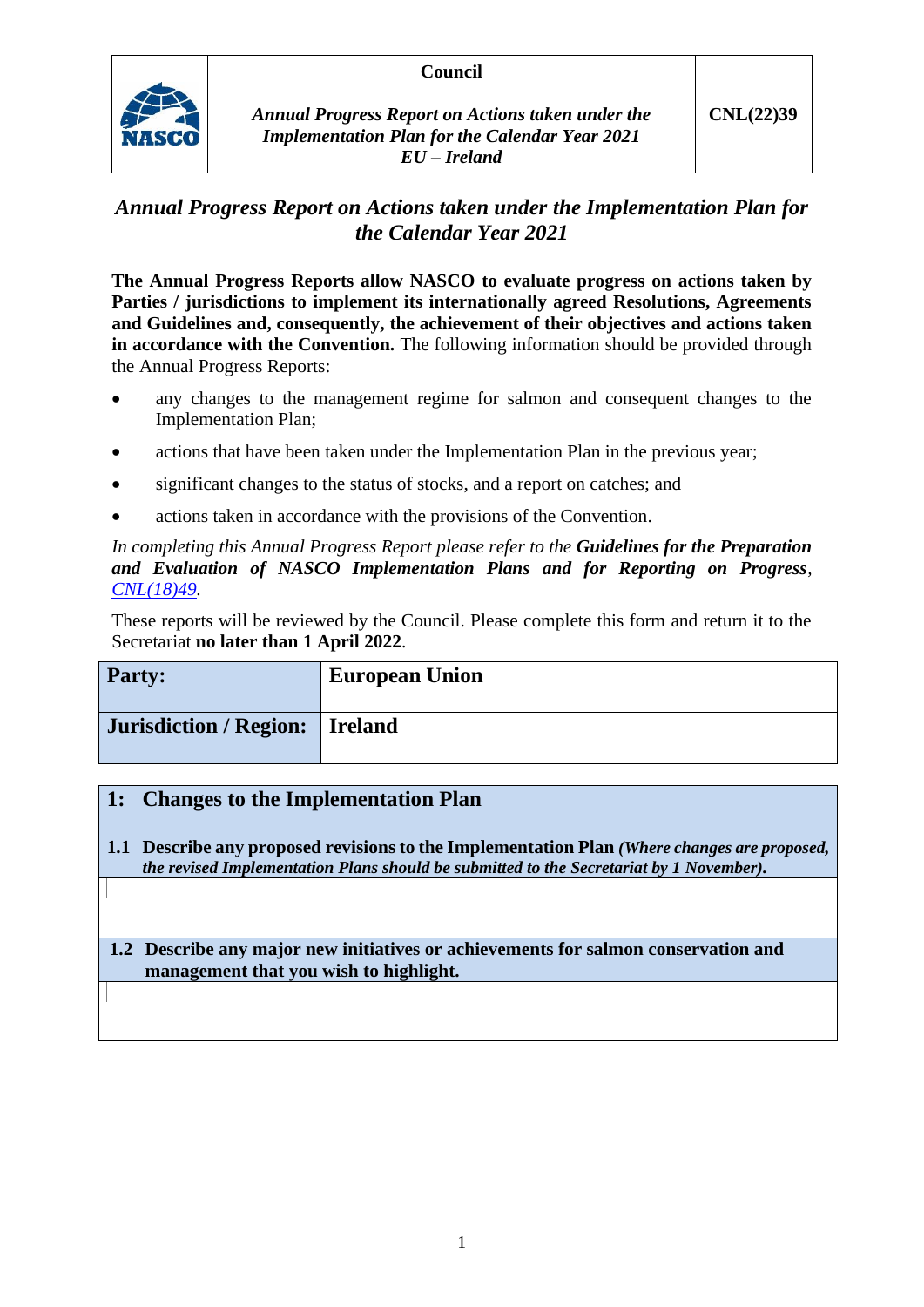### **2: Stock status and catches.**

**2.1 Provide a description of any new factors that may affect the abundance of salmon stocks significantly and, if there has been any significant change in stock status since the development of the Implementation Plan, provide a brief (200 word max) summary of these changes.**

The catch advice for the 2021 fishery was that 48 rivers had an advised harvestable surplus as they were exceeding their conservation limits (CL). A further 32 rivers could open for catch and release-only (C&R-only) fishing based on exceeding a minimum fry threshold  $(\geq)$  salmon fry/5 minute electro-fishing average) in catchment-wide electrofishing surveys or based on Inland Fisheries Ireland (IFI) management criteria that they met 50% or over of their CL but did not exceed their CL. 64 river systems were advised to be closed for fishing as they did not exceed the management criteria, minimum fry threshold or there was insufficient information for full stock assessment.

A separate assessment was made for 16 rivers with significant multi-sea-winter (MSW) salmon stocks. Of these, 11 had an advised harvestable surplus as they were exceeding their CL and five were advised to open for C&R-only fishing. In addition, four river systems used for hydropower were assessed as being below their CL as in preceding years.

The catch advice for the 2022 fishery which is based on stock status in the preceding five-year period including 2021 is that 48 rivers have a harvestable surplus, 32 rivers should be C&R-only fisheries and 64 rivers should be closed to fishing based on the same criteria outlined above.

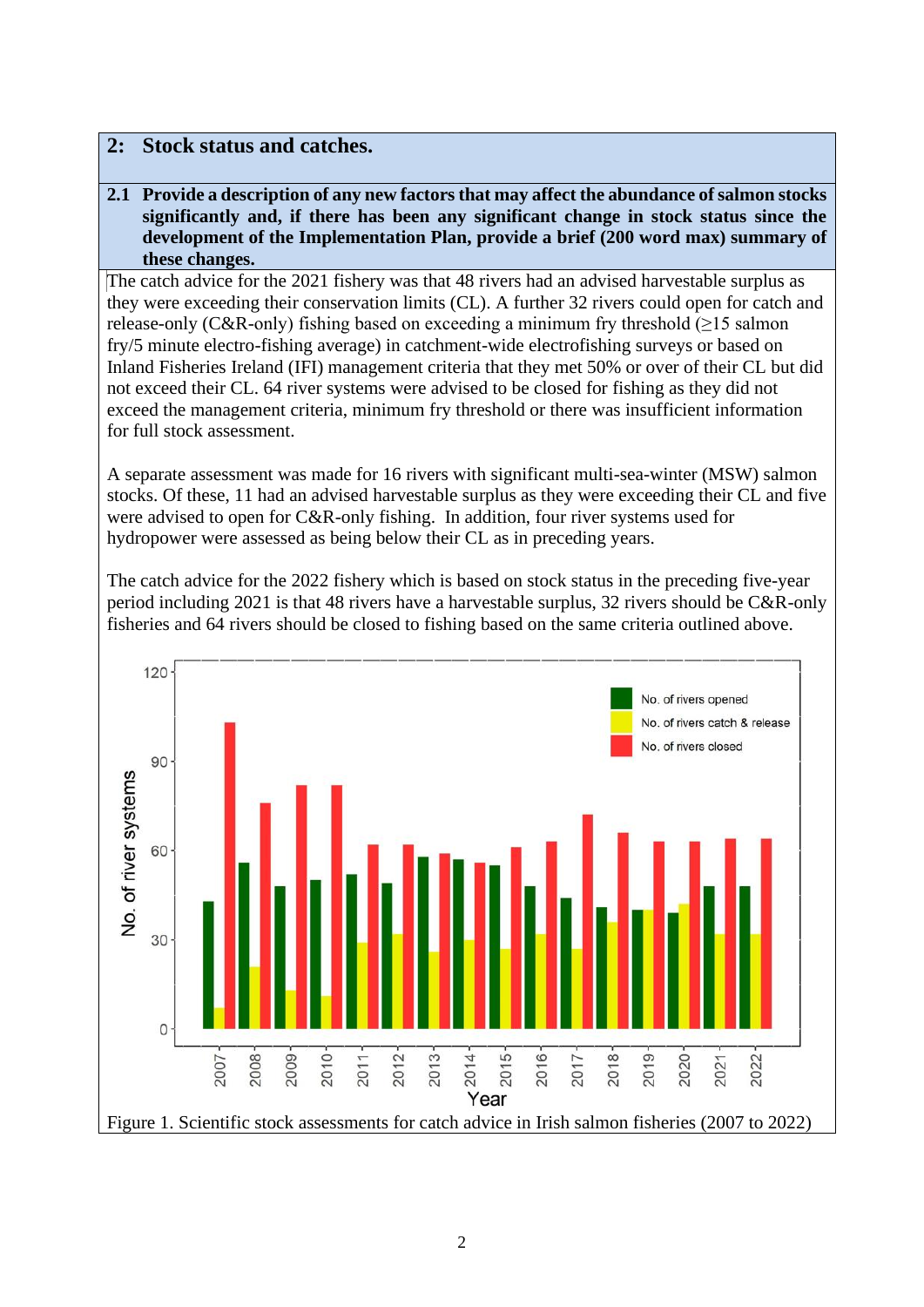| 2.2 Provide the following information on catches: (nominal catch equals reported quantity of |                  |           |                 |       |
|----------------------------------------------------------------------------------------------|------------------|-----------|-----------------|-------|
| salmon caught and retained in tonnes 'round fresh weight' (i.e. weight of whole, ungutted,   |                  |           |                 |       |
| unfrozen fish) or 'round fresh weight equivalent').                                          |                  |           |                 |       |
| (a) provisional nominal                                                                      | In-river         | Estuarine | Coastal         | Total |
| catch (which may be                                                                          | 34.2             | 17.5      | $\overline{0}$  | 51.7  |
| subject to revision) for                                                                     |                  |           |                 |       |
| $2021$ (tonnes)                                                                              |                  |           |                 |       |
| (b) confirmed nominal                                                                        | 29.2             | 16.7      | $\bf{0}$        | 45.9  |
| catch of salmon for                                                                          |                  |           |                 |       |
| $2020$ (tonnes)                                                                              |                  |           |                 |       |
| (c) estimated                                                                                |                  |           | $\vert 0 \vert$ | 5.17  |
| unreported catch for                                                                         |                  |           |                 |       |
| $2021$ (tonnes)                                                                              |                  |           |                 |       |
| (d) number and                                                                               | $11,141$ (46.7%) |           |                 |       |
| percentage of salmon                                                                         |                  |           |                 |       |
| caught and released in                                                                       |                  |           |                 |       |
| recreational fisheries in                                                                    |                  |           |                 |       |
| 2021                                                                                         |                  |           |                 |       |

# **3: Implementation Plan Actions.**

#### **3.1 Provide an update on progress on actions relating to the Management of Salmon Fisheries** *(section 2.9 of the Implementation Plan).*

*Note: the reports under 'Progress on action to date' should provide a brief overview of each action. For all actions, provide clear and concise quantitative information to demonstrate progress. In circumstances where quantitative information cannot be provided for a particular action because of its nature, a clear rationale must be given for not providing quantitative information and other information should be provided to enable progress with that action to be evaluated. While referring to additional material (e.g. via links to websites) may assist those seeking more detailed information, this will not be evaluated by the Review Group.*

|                      | nos mai noi oc crananca o paíc nemen Sromp.           |                                                                                                                                                                                                                                                                                                                                                                                                                                                                                 |  |
|----------------------|-------------------------------------------------------|---------------------------------------------------------------------------------------------------------------------------------------------------------------------------------------------------------------------------------------------------------------------------------------------------------------------------------------------------------------------------------------------------------------------------------------------------------------------------------|--|
| <b>Action</b><br>F1: | Description of action<br>(as submitted in the $IP$ ): | Protection against illegal fishing is a high priority in<br>Ireland and the state invests a considerable amount of<br>resources on these activities (Fishery Inspectors, Navy,<br>Garda etc).                                                                                                                                                                                                                                                                                   |  |
|                      |                                                       | The new RIB fleet and closely working with the Aer Corps<br>and Navy will assist significantly in eradicating any<br>offshore netting – however should significant returns of<br>salmon materialise the probability of some unscrupulous<br>fishermen making efforts to catch fish illegally remains.<br>This is further countered by the careful monitoring of<br>restaurants, smokeries and hotels for the occurrence of<br>wild fish that have not come from a legal source. |  |
|                      |                                                       | The following recent investment by IFI will greatly assist<br>in achieving SMART actions regarding curtailment of<br>illegal fishing:                                                                                                                                                                                                                                                                                                                                           |  |
|                      |                                                       | New offshore RIB fleet; new technologies including use of<br>drones; Covert cameras; high power telescopes; thermal                                                                                                                                                                                                                                                                                                                                                             |  |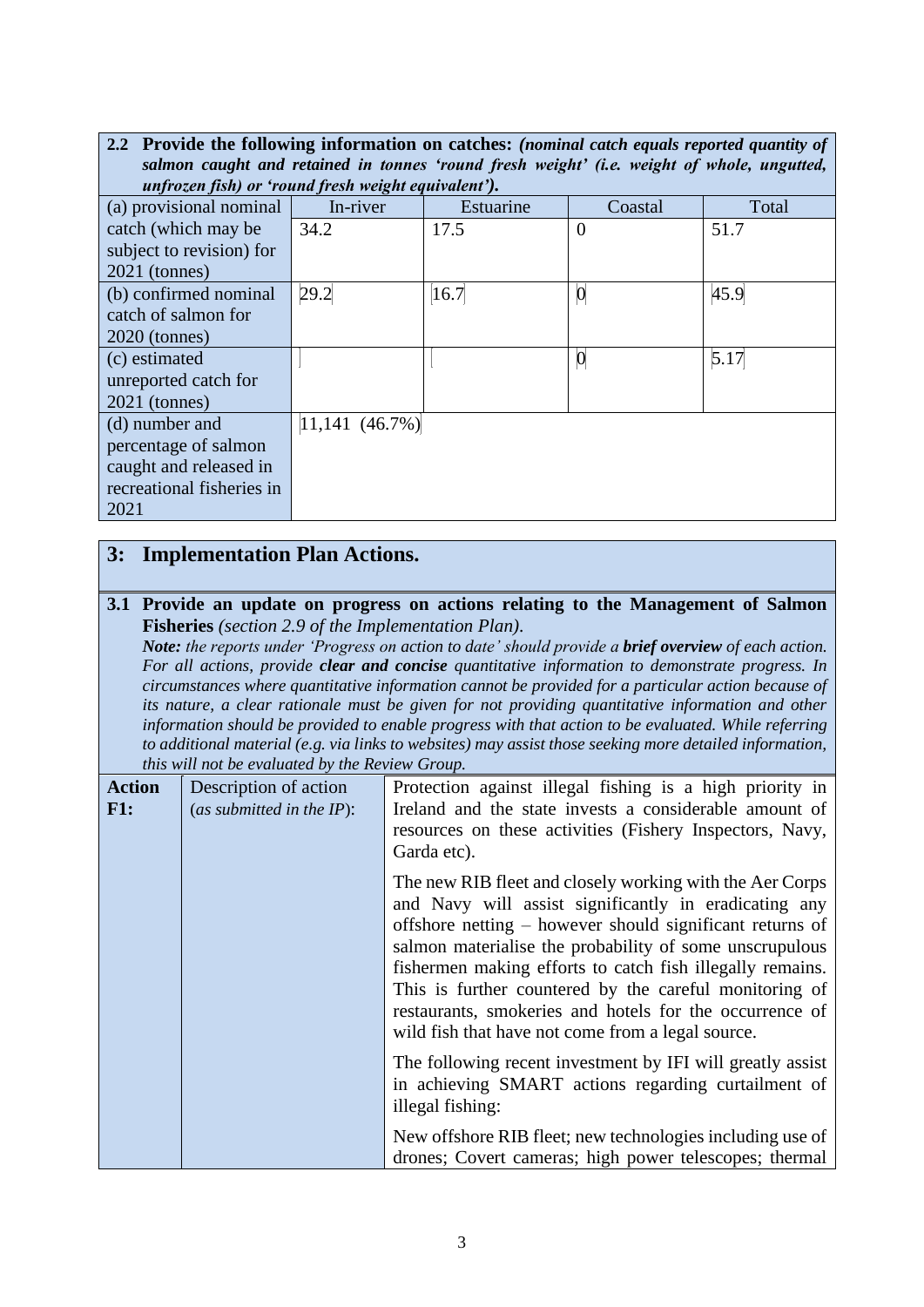| imaging etc Greater concentration on training of staff and<br>facilities to get RIBs closer to launch points. IFI measure<br>many metrics including man hours in fisheries protection;<br>number of patrols; number of nets seized; length of net;<br>number of individuals apprehended; number of fines<br>issued; number of prosecutions undertaken etc. IFI ability<br>to achieve all this has been strengthened by the investment<br>in the new technologies and boats over the last two years. |  |
|-----------------------------------------------------------------------------------------------------------------------------------------------------------------------------------------------------------------------------------------------------------------------------------------------------------------------------------------------------------------------------------------------------------------------------------------------------------------------------------------------------|--|
| IFI produce an annual "Protection Plan" which is strongly<br>focused on salmon protection; the plan for 2019 has<br>increased focus on salmon protection as a support for the<br>"International Year of the Salmon". IFI also have a very<br>mobile reactionary staff who can respond to threats or<br>reported incidences of illegal activity and a 24 hour hotline<br>operates that can alert staff at any stage to illegal threats.                                                              |  |
| IFI is looking for additional funding in 2019 to expand the<br>drone patrolling programme and get added high resolution<br>thermal cameras to aid identifying targets in undergrowth<br>close to rivers. IFI, subject to funding will secure<br>additional technological equipment in 2019 to further<br>support fisheries protection operations.                                                                                                                                                   |  |
| Specific, measurable and timely actions on fishery<br>protection in 2019 are as follows;                                                                                                                                                                                                                                                                                                                                                                                                            |  |
| 6,584 man hours on fishery protection sea patrols<br>fishery protection<br>24,517<br>hours<br>on<br>man<br>coastal/estuary patrols<br>58,613 man hours on fishery protection river<br>patrols<br>783 boat patrols on fishery protection<br>19,561 vehicle patrols on fishery protection<br>135 kayak patrols and 38 drone patrols<br>881 inspections of commercial salmon licence<br>holders<br>14657 inspections of recreational angler licence<br>holders                                         |  |
| This level of activity in fishery protection is expected in<br>each year of the five years over the 2019-2024 period.                                                                                                                                                                                                                                                                                                                                                                               |  |
| Increased protection of the salmon resource and a<br>reduction in illegal fishing activities leading to<br>stabilisation and/or increases of salmon stocks nationally.                                                                                                                                                                                                                                                                                                                              |  |
| 167,416 fishery staff hours were spent on protecting<br>Ireland's fishing resource in 2021 as follows:                                                                                                                                                                                                                                                                                                                                                                                              |  |
| • 7,483 staff hours on fishery protection sea patrols                                                                                                                                                                                                                                                                                                                                                                                                                                               |  |
|                                                                                                                                                                                                                                                                                                                                                                                                                                                                                                     |  |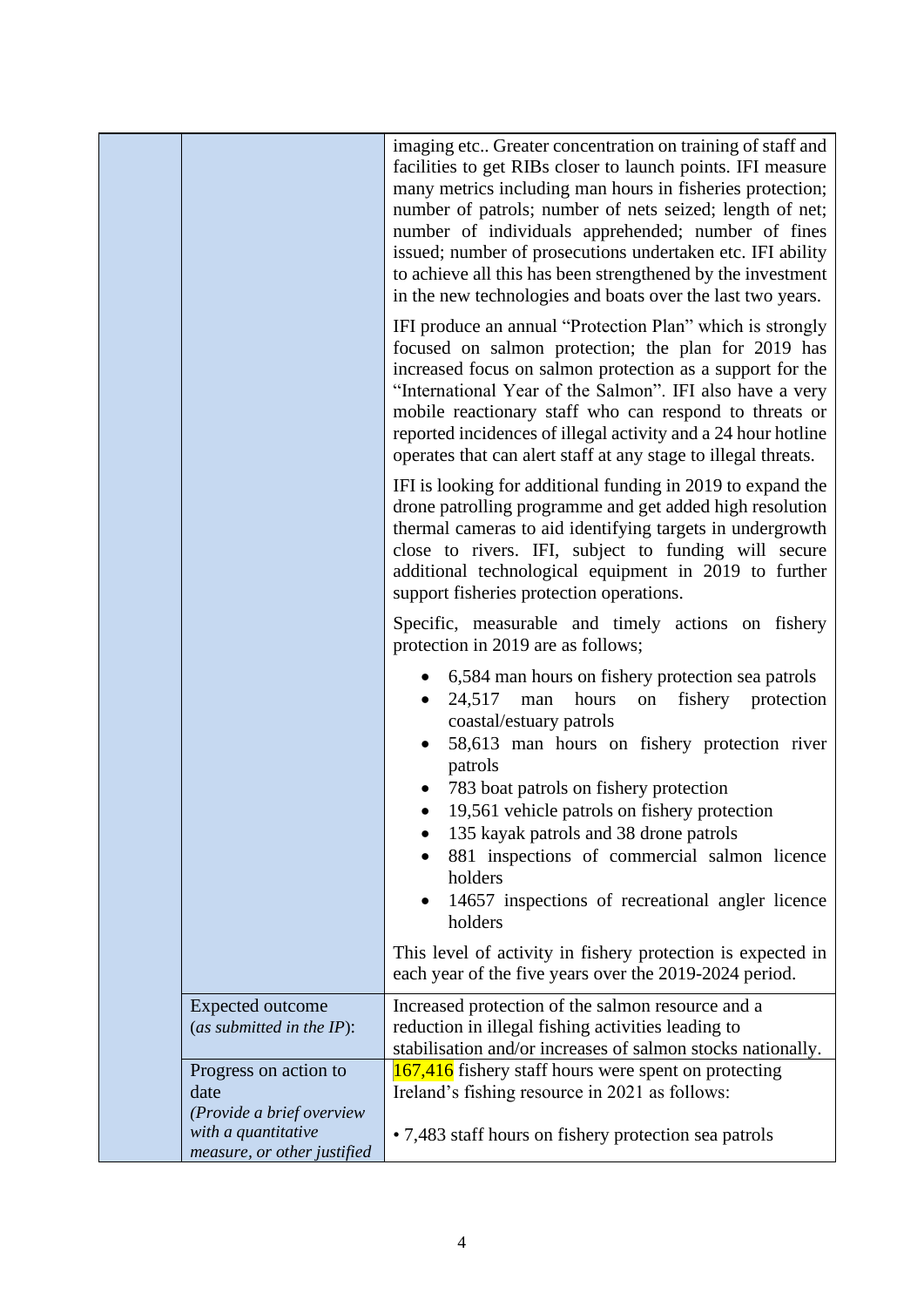|                                                                               | evaluation, of progress.<br>Other material (e.g.<br>website links) will not be<br>evaluated):                                                       | • 34,523 staff hours on fishery protection coastal/estuary<br>patrols<br>• 77,407 staff hours on fishery protection river patrols<br>• 797 boat patrols on fishery protection<br>• 33,409 vehicle patrols on fishery protection<br>• 161 kayak patrols and 406 drone patrols<br>• 807 inspections of commercial salmon licence holders<br>• 15,722 inspections of recreational angler licence holders<br>This protection work was largely related to Atlantic<br>salmon but fishery patrols were also targeted at other fish<br>species. In 2021, a total of 275 nets were seized<br>measuring a cumulative 13,855 metres in length; 296<br>Fixed Charge Notices were issued for Fishery Offences;<br>and there were 128 fisheries-related prosecutions. |  |
|-------------------------------------------------------------------------------|-----------------------------------------------------------------------------------------------------------------------------------------------------|----------------------------------------------------------------------------------------------------------------------------------------------------------------------------------------------------------------------------------------------------------------------------------------------------------------------------------------------------------------------------------------------------------------------------------------------------------------------------------------------------------------------------------------------------------------------------------------------------------------------------------------------------------------------------------------------------------------------------------------------------------|--|
|                                                                               | Current status of action:                                                                                                                           | In mid-2018, IFI announced a $\epsilon$ 3.3. million investment in<br>12 new state-of-the-art DELTA 780HX RIBs (Rigid<br>Inflatable Boats) to be delivered on a phased basis for use<br>as fisheries protection and enforcement vessels around<br>Ireland's coastal zone and larger inland lakes. All of these<br>RIBs have now been delivered to IFI and are operational.<br>Ongoing                                                                                                                                                                                                                                                                                                                                                                    |  |
|                                                                               | If 'Completed', has the<br>action achieved its<br>objective?                                                                                        |                                                                                                                                                                                                                                                                                                                                                                                                                                                                                                                                                                                                                                                                                                                                                          |  |
| <b>Action</b><br>Description of action<br>F2:<br>(as submitted in the $IP$ ): |                                                                                                                                                     | IFI is actively promoting the returns of accurate catch<br>information from anglers and commercial fishers through<br>the national carcass tagging and logbook scheme. This<br>scheme facilitates the collection of catch data for<br>subsequent scientific stock assessment purposes and<br>informs associated management decisions on the fisheries<br>status of individual fisheries such as the setting of TACs<br>for fisheries where harvest is permitted. IFI intends to<br>deliver electronic licences and logbooks by the end of 2021<br>specifically to encourage a greater uptake of licences and<br>improve reporting rates from angling catches.                                                                                            |  |
|                                                                               | Expected outcome                                                                                                                                    | On-line system in place, facilitating greater returns of                                                                                                                                                                                                                                                                                                                                                                                                                                                                                                                                                                                                                                                                                                 |  |
|                                                                               | (as submitted in the $IP$ ):<br>Progress on action to<br>date<br>(Provide a brief overview                                                          | logbooks and increase in uptake of licences<br>The online electronic system to purchase a salmon licence<br>is operational (https://store.fishinginireland.info).                                                                                                                                                                                                                                                                                                                                                                                                                                                                                                                                                                                        |  |
|                                                                               | with a quantitative<br>measure, or other justified<br>evaluation, of progress.<br>Other material (e.g.<br>website links) will not be<br>evaluated): | Return of catch information from commercial licence<br>holders was 100% for 2021, the same level as recent<br>preceding years. The return of logbooks by anglers is not<br>yet available but is estimated at 60% in 2021. In 2020 it<br>was 56.4% which was comparable to 2019 (57.8%) but                                                                                                                                                                                                                                                                                                                                                                                                                                                               |  |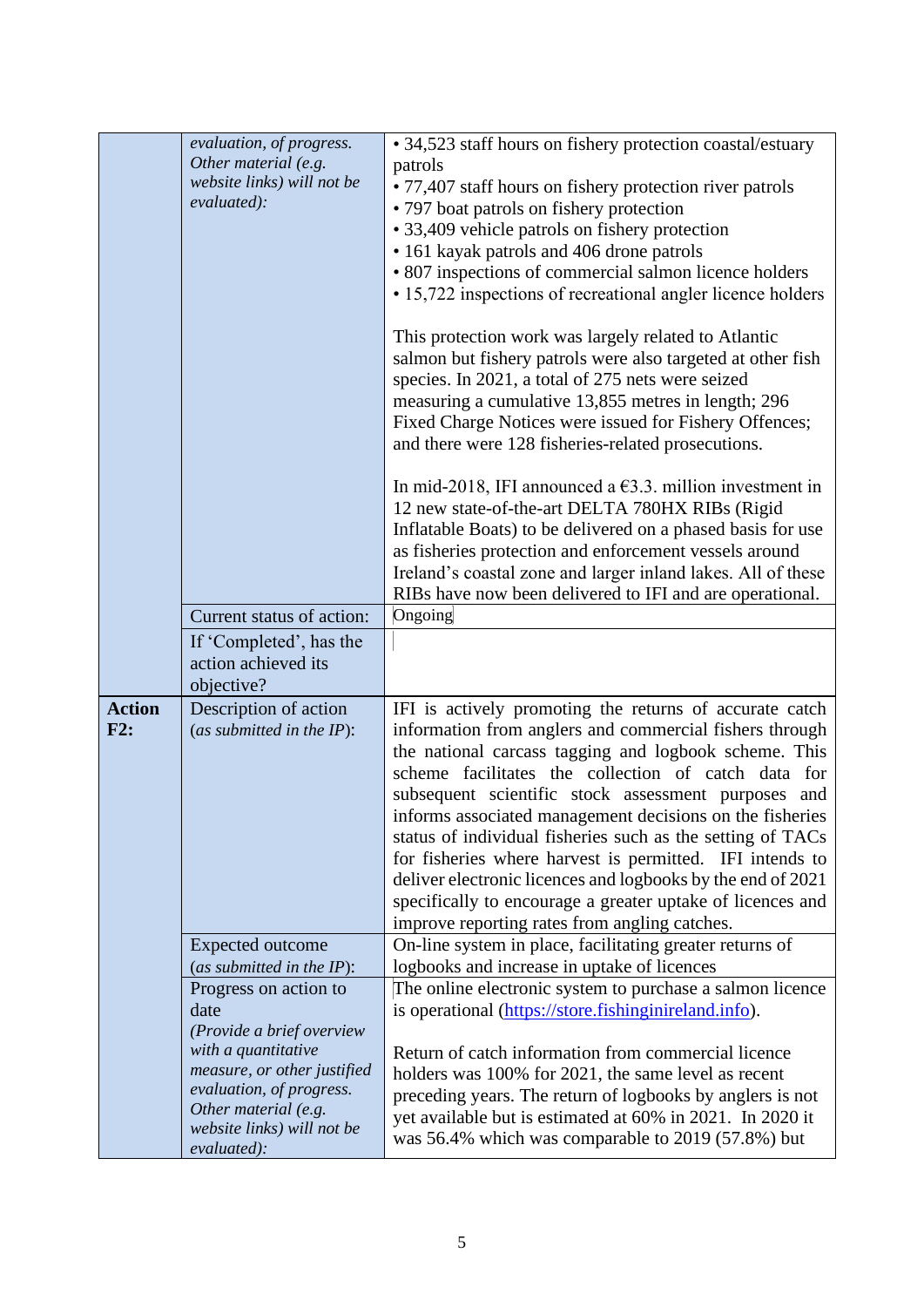|                      |                                                                                                                                                                                                                                                                                                                                                                                                                                                                                                                    | lower than average logbook returns of 66% in the                                                                                                                                                                                                                                                                                                                                                                                                                                                                                                                                                                                                                                                                                                                                                                                                                                                                                                                                                                                                             |
|----------------------|--------------------------------------------------------------------------------------------------------------------------------------------------------------------------------------------------------------------------------------------------------------------------------------------------------------------------------------------------------------------------------------------------------------------------------------------------------------------------------------------------------------------|--------------------------------------------------------------------------------------------------------------------------------------------------------------------------------------------------------------------------------------------------------------------------------------------------------------------------------------------------------------------------------------------------------------------------------------------------------------------------------------------------------------------------------------------------------------------------------------------------------------------------------------------------------------------------------------------------------------------------------------------------------------------------------------------------------------------------------------------------------------------------------------------------------------------------------------------------------------------------------------------------------------------------------------------------------------|
|                      |                                                                                                                                                                                                                                                                                                                                                                                                                                                                                                                    | preceding ten-year period (2011-2020).                                                                                                                                                                                                                                                                                                                                                                                                                                                                                                                                                                                                                                                                                                                                                                                                                                                                                                                                                                                                                       |
|                      | Current status of action:                                                                                                                                                                                                                                                                                                                                                                                                                                                                                          | Ongoing                                                                                                                                                                                                                                                                                                                                                                                                                                                                                                                                                                                                                                                                                                                                                                                                                                                                                                                                                                                                                                                      |
|                      | If 'Completed', has the                                                                                                                                                                                                                                                                                                                                                                                                                                                                                            |                                                                                                                                                                                                                                                                                                                                                                                                                                                                                                                                                                                                                                                                                                                                                                                                                                                                                                                                                                                                                                                              |
|                      | action achieved its                                                                                                                                                                                                                                                                                                                                                                                                                                                                                                |                                                                                                                                                                                                                                                                                                                                                                                                                                                                                                                                                                                                                                                                                                                                                                                                                                                                                                                                                                                                                                                              |
| <b>Action</b>        | objective?                                                                                                                                                                                                                                                                                                                                                                                                                                                                                                         | IFI's International Year of the Salmon Promotional Plan                                                                                                                                                                                                                                                                                                                                                                                                                                                                                                                                                                                                                                                                                                                                                                                                                                                                                                                                                                                                      |
| <b>F3:</b>           | Description of action<br>(as submitted in the $IP$ ):<br><b>Expected outcome</b>                                                                                                                                                                                                                                                                                                                                                                                                                                   | is in place and will be delivered in 2019 and will leave<br>legacies into the future. IFI have an education and<br>outreach programme which will raise awareness of the<br>critical state of salmon stocks.<br>Raised awareness of the critical state of salmon stocks                                                                                                                                                                                                                                                                                                                                                                                                                                                                                                                                                                                                                                                                                                                                                                                       |
|                      | (as submitted in the IP):                                                                                                                                                                                                                                                                                                                                                                                                                                                                                          | nationally.                                                                                                                                                                                                                                                                                                                                                                                                                                                                                                                                                                                                                                                                                                                                                                                                                                                                                                                                                                                                                                                  |
|                      | A range of IYS related initiatives and events were<br>Progress on action to<br>date<br>organised for 2019 to raise awareness of the critical state<br>(Provide a brief overview<br>of salmon stocks and highlight their value, notably:<br>with a quantitative<br>measure, or other justified<br>• Launch of IYS by lead Government Minister and<br>evaluation, of progress.<br>associated national media PR campaign (five pieces of<br>Other material (e.g.<br>national media coverage and 11 pieces of regional |                                                                                                                                                                                                                                                                                                                                                                                                                                                                                                                                                                                                                                                                                                                                                                                                                                                                                                                                                                                                                                                              |
|                      | website links) will not be<br>evaluated):                                                                                                                                                                                                                                                                                                                                                                                                                                                                          | coverage. Total reach = $378,366$ people).<br>• Announcement of 2019 angling regulations (emphasis<br>on sustainable salmon angling for IYS. IYS logo placed<br>on all c. 17,5000 salmon and sea trout licences issued).<br>• The IFI Citizen Science Salmon Scale Collection<br>Project (https://tinyurl.com/u3v4gse). Sample packs were<br>circulated with c. 17,000 angling licences issued.<br>Initiative resulted in c. 700 scale envelope submissions<br>from 20 rivers with a strong representation of samples<br>from rivers where monitoring is not routine (seven pieces<br>of national and 17 pieces of regional media coverage.<br>Total reach = $429,053$ ). Initiative will continue in 2020.<br>• IFI managed the administration of the international<br>NASCO funding call of $£150,000$ to promote IYS.<br>Full details on IYS activities undertaken in 2019 were<br>provided in a submission to NASCO in the standard IYS<br>reporting template (Report on Actions and Activities to<br>Deliver the International Year of the Salmon (IYS) |
|                      |                                                                                                                                                                                                                                                                                                                                                                                                                                                                                                                    | Initiative, September 2018 to December 2019 IYS) and<br>also reported in more detail in the 2020 APR submission.                                                                                                                                                                                                                                                                                                                                                                                                                                                                                                                                                                                                                                                                                                                                                                                                                                                                                                                                             |
|                      | Current status of action:                                                                                                                                                                                                                                                                                                                                                                                                                                                                                          | Completed                                                                                                                                                                                                                                                                                                                                                                                                                                                                                                                                                                                                                                                                                                                                                                                                                                                                                                                                                                                                                                                    |
|                      | If 'Completed', has the<br>action achieved its<br>objective?                                                                                                                                                                                                                                                                                                                                                                                                                                                       | Yes.                                                                                                                                                                                                                                                                                                                                                                                                                                                                                                                                                                                                                                                                                                                                                                                                                                                                                                                                                                                                                                                         |
| <b>Action</b><br>F4: | Description of action<br>(as submitted in the $IP$ ):                                                                                                                                                                                                                                                                                                                                                                                                                                                              | Permit the operation of mixed-stock commercial fisheries<br>only in estuaries where the stocks of contributing rivers<br>simultaneously exceed the conservation limit (CL) set. As                                                                                                                                                                                                                                                                                                                                                                                                                                                                                                                                                                                                                                                                                                                                                                                                                                                                           |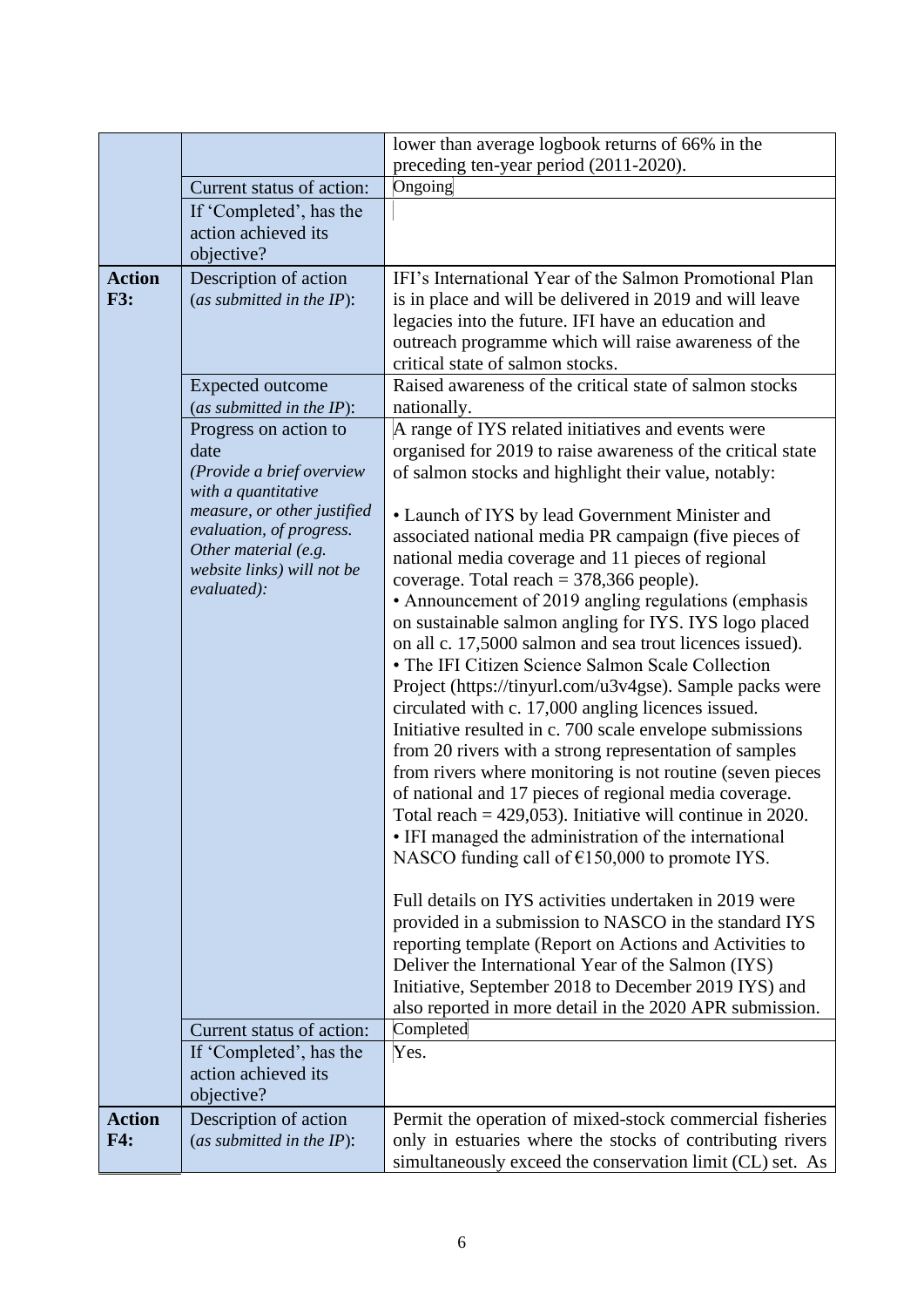|                                                                                                                                                                                                                   | of 2020, only two such fisheries are in operation (Killary<br>Harbour and Castlemaine Harbour) with a third, Tullaghan<br>Bay not operating since 2013. Closely monitor catches in-<br>season as required to minimise over-exploitation and<br>illegal fishing and ensure the return of 100% of<br>commercial fisheries logbooks from such fisheries.                                                                                                                                                                                                                                                                                                                                                                                                                                                              |
|-------------------------------------------------------------------------------------------------------------------------------------------------------------------------------------------------------------------|--------------------------------------------------------------------------------------------------------------------------------------------------------------------------------------------------------------------------------------------------------------------------------------------------------------------------------------------------------------------------------------------------------------------------------------------------------------------------------------------------------------------------------------------------------------------------------------------------------------------------------------------------------------------------------------------------------------------------------------------------------------------------------------------------------------------|
| <b>Expected outcome</b><br>(as submitted in the $IP$ ):                                                                                                                                                           | Sustainable exploitation in a very limited number of<br>mixed-stock estuarine fisheries where the CL<br>of<br>constituent river stocks is simultaneously exceeded.<br>Cessation of exploitation where stocks fail to meet CL to<br>facilitate natural stock recovery.                                                                                                                                                                                                                                                                                                                                                                                                                                                                                                                                              |
| Progress on action to<br>date<br>(Provide a brief overview<br>with a quantitative<br>measure, or other justified<br>evaluation, of progress.<br>Other material (e.g.<br>website links) will not be<br>evaluated): | Four mixed-stock commercial fisheries were permitted to<br>operate in 2021 (Castlemaine Harbour, Killary and<br>Owenmore Estuary and Tullaghan Ferry) as their<br>respective contributing river-stocks were all deemed to be<br>simultaneously exceeding their conservation limit. As<br>such, a sustainable surplus was available for exploitation<br>which, if fished, would not affect the conservation status<br>of individual stocks of contributary rivers. All four<br>fisheries were commercially fished in 2021 and none<br>exceeded the total allowable catch set. Catches at all four<br>fisheries were monitored by IFI in-season via the Carcass<br>Tagging and Logbook Scheme and 100% of logbooks<br>recording catches from these fisheries in 2021 were<br>submitted to the fisheries authorities. |
| Current status of action:                                                                                                                                                                                         | Ongoing                                                                                                                                                                                                                                                                                                                                                                                                                                                                                                                                                                                                                                                                                                                                                                                                            |
| If 'Completed', has the<br>action achieved its                                                                                                                                                                    |                                                                                                                                                                                                                                                                                                                                                                                                                                                                                                                                                                                                                                                                                                                                                                                                                    |
| objective?                                                                                                                                                                                                        |                                                                                                                                                                                                                                                                                                                                                                                                                                                                                                                                                                                                                                                                                                                                                                                                                    |

### **3.2 Provide an update on progress on actions relating to Habitat Protection and Restoration** *(section 3.5 of the Implementation Plan).*

*Note: the reports under 'Progress on action to date' should provide a brief overview of each action. For all actions, provide clear and concise quantitative information to demonstrate progress. In circumstances where quantitative information cannot be provided for a particular action because of its nature, a clear rationale must be given for not providing quantitative information and other information should be provided to enable progress with that action to be evaluated. While referring to additional material (e.g. via links to websites) may assist those seeking more detailed information, this will not be evaluated by the Review Group.*

| <u>thus well not be crudition by the IW flow STOMB</u>                                                                                                                                                                         |  |
|--------------------------------------------------------------------------------------------------------------------------------------------------------------------------------------------------------------------------------|--|
| Ireland's River Basin Management Plan (RBMP) 2018-<br>Description of action                                                                                                                                                    |  |
| 2021 sets out, on a national level, corresponding actions<br>(as submitted in the $IP$ ):<br>that will be taken to address identified pressures.                                                                               |  |
| <b>Action 1. Agricultural Pollution</b>                                                                                                                                                                                        |  |
| The integrated Governmental approach to the enforcement<br>of the Nitrates Action Programme (2018–2021) will be<br>implemented with the aim of protecting and improving<br>water quality. There will be increased targeting of |  |
|                                                                                                                                                                                                                                |  |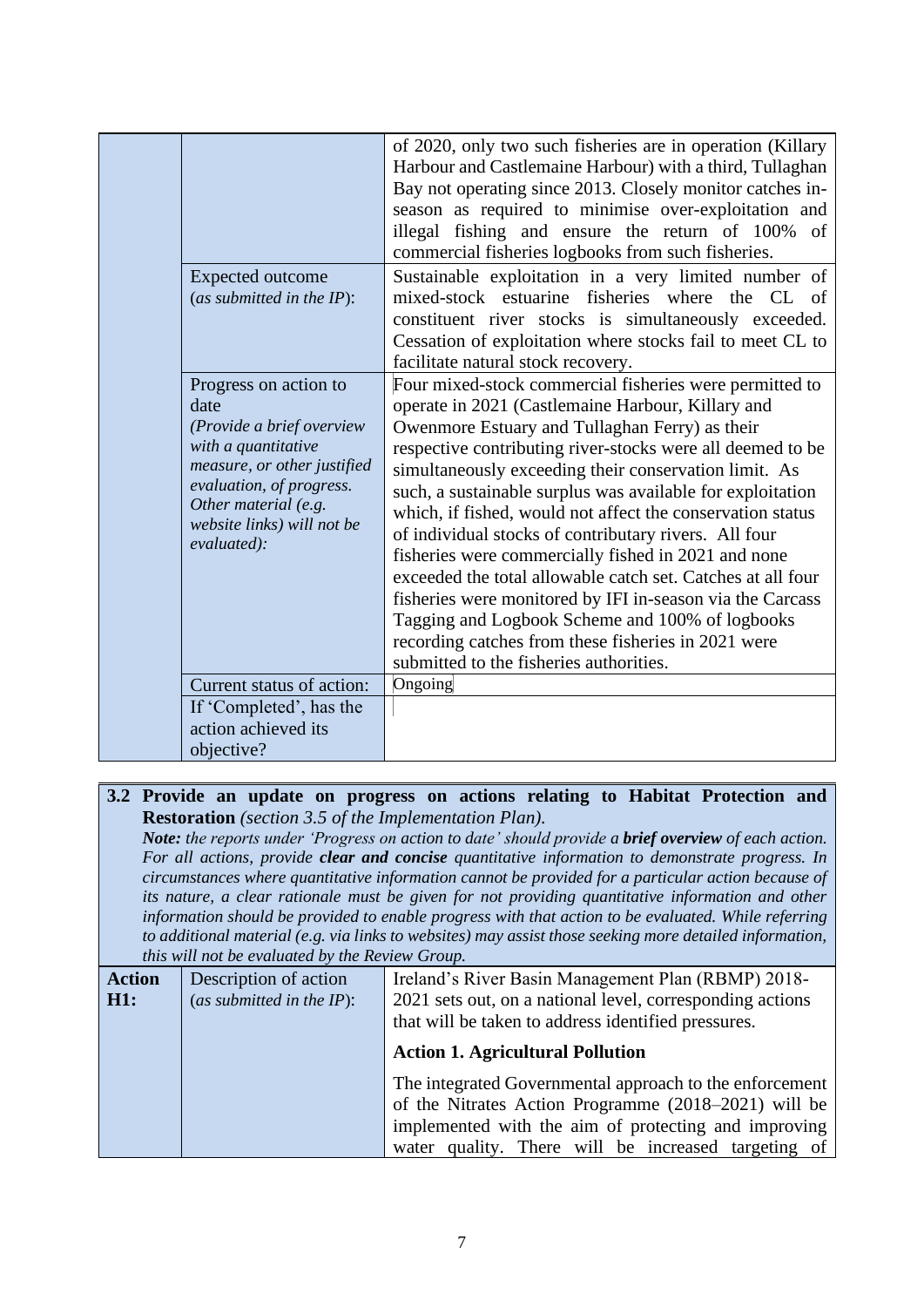|                                                                                                                                                                                                                   | inspections by local authorities based on water quality<br>results and the outputs of the RBMP characterisation<br>process. It is envisaged that a Nitrates Action Programme<br>plan for the period 2022-2024 will follow the current plan.                                                                                                                                                                                                                                                                                                   |
|-------------------------------------------------------------------------------------------------------------------------------------------------------------------------------------------------------------------|-----------------------------------------------------------------------------------------------------------------------------------------------------------------------------------------------------------------------------------------------------------------------------------------------------------------------------------------------------------------------------------------------------------------------------------------------------------------------------------------------------------------------------------------------|
|                                                                                                                                                                                                                   | <b>Action 2 Domestic Waste Water Pollution</b>                                                                                                                                                                                                                                                                                                                                                                                                                                                                                                |
|                                                                                                                                                                                                                   | The National Inspection Plan for Domestic Waste Water<br>Treatment Systems (2018–2021) will continue with over<br>4,000 inspections carried out by local authorities over this<br>period. It is envisaged that a further plan from 2022-2024<br>will follow.                                                                                                                                                                                                                                                                                  |
|                                                                                                                                                                                                                   | Over the period 2017–2021, Irish Water will invest<br>approximately $\epsilon$ 1.7 billion in waste-water projects,<br>programmes and asset maintenance. This investment will<br>include €880 million for 255 major waste-water treatment<br>projects, $\epsilon$ 350 million for capital investment in collection<br>systems in 41 areas and $\epsilon$ 465 million for capital<br>maintenance and national upgrade programmes. Further<br>investment is envisaged post-2021.                                                                |
| <b>Expected outcome</b><br>(as submitted in the $IP$ ):                                                                                                                                                           | Significant improvement in water quality nationally. The<br>River Basin Management Plan for Ireland 2018-2021 sets<br>out detailed expected outcomes concerning achievement<br>of improved water quality, including upgrade of urban<br>waste water treatment plants and increased investment in<br>Ireland's waste water infrastructure. These include 726<br>water bodies to achieve general water quality<br>improvements and 152 water bodies to experience<br>improved water quality status.                                             |
| Progress on action to<br>date<br>(Provide a brief overview<br>with a quantitative<br>measure, or other justified<br>evaluation, of progress.<br>Other material (e.g.<br>website links) will not be<br>evaluated): | Action 1. Agricultural Pollution<br>Ireland continues to face major challenges to achieve<br>water quality targets set for 2027 as required by the Water<br>Framework Directive (WFD). In 2021, the most recent<br>report on national water quality, Water Quality in 2020<br>An Indicators Report (https://tinyurl.com/mvpedbwe) was<br>published. Elevated nutrient concentrations (nitrogen and<br>phosphorus), largely attributed to diffuse inputs, continue<br>to be the most widespread problem impacting water<br>quality in Ireland. |
|                                                                                                                                                                                                                   | The main findings reported are:                                                                                                                                                                                                                                                                                                                                                                                                                                                                                                               |
|                                                                                                                                                                                                                   | • 57% (1,336) of the river water bodies assessed over the<br>period 2017-2020 were in high or good quality. 43%<br>$(1,019)$ were in moderate, poor or bad quality, a decline<br>in 230 rivers but an improvement in 115 rivers.                                                                                                                                                                                                                                                                                                              |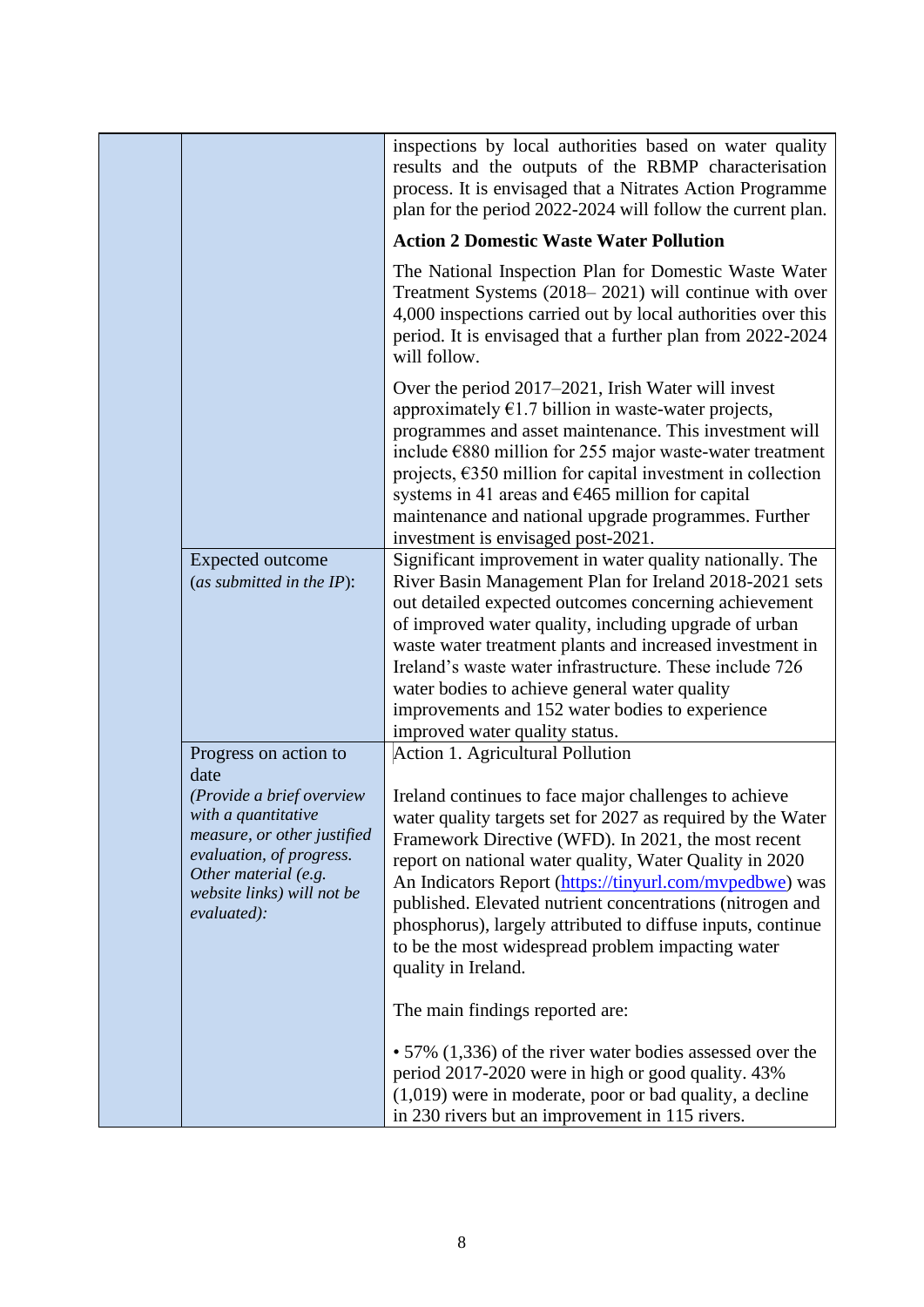|  | • an increase in the number of river sites classified as high<br>quality with an additional 21 sites in the highest quality |
|--|-----------------------------------------------------------------------------------------------------------------------------|
|  | category.                                                                                                                   |
|  | • there has been a net improvement of 57 waterbodies in<br>Prioritised Areas for Action.                                    |
|  | • 47% of river sites have unsatisfactory nitrate levels and                                                                 |
|  | 38% of sites have rising levels.                                                                                            |
|  |                                                                                                                             |
|  | The second WFD River Basin Management Plan for<br>Ireland 2018–2021 (RBMP) is now in operation                              |
|  | (http://tinyurl.com/y6yadxel). This document                                                                                |
|  | comprehensively details the approach that Ireland is                                                                        |
|  | taking and will take to protect and improve water quality                                                                   |
|  | in its rivers, lakes, estuaries and coastal waters. A draft                                                                 |
|  | Nitrates Action Programme plan for the period 2022-2024<br>has been issued.                                                 |
|  |                                                                                                                             |
|  | <b>Action 2 Domestic Waste Water Pollution</b>                                                                              |
|  | The most recent information on the implementation of                                                                        |
|  | National Inspection Plan for Domestic Waste Water                                                                           |
|  | Treatment Systems (https://tinyurl.com/2zkbrtsf) is for                                                                     |
|  | year 2020: In this period:                                                                                                  |
|  | • 809 inspections were made.                                                                                                |
|  | • 54% of systems failed.                                                                                                    |
|  | • 76% of systems that failed during 2013–2020 have been                                                                     |
|  | fixed (2,972).                                                                                                              |
|  | • legal actions in 34 cases for compliance failures.                                                                        |
|  | The most recent report available on the status of urban                                                                     |
|  | wastewater in Ireland, Urban Waste Water Treatment in                                                                       |
|  | 2020 (https://tinyurl.com/h78b49bc) was published in                                                                        |
|  | 2021. The key findings are as follows:                                                                                      |
|  | • based on current investment levels and Irish Water's                                                                      |
|  | current rate of delivery of infrastructure it will take at                                                                  |
|  | least two decades to bring Ireland's waste-water                                                                            |
|  | infrastructure up to the necessary standards.                                                                               |
|  | • reduction from 19 to 12 in no. of large towns failing to                                                                  |
|  | comply with EU treatment standards.                                                                                         |
|  | • raw sewage is released from 34 towns and villages                                                                         |
|  | daily.                                                                                                                      |
|  | Irish water invested $\epsilon$ 846 million in capital expenditure in                                                       |
|  | 2020 (most recent year available) in the areas of water                                                                     |
|  | quality, conservation and future proofing.                                                                                  |
|  |                                                                                                                             |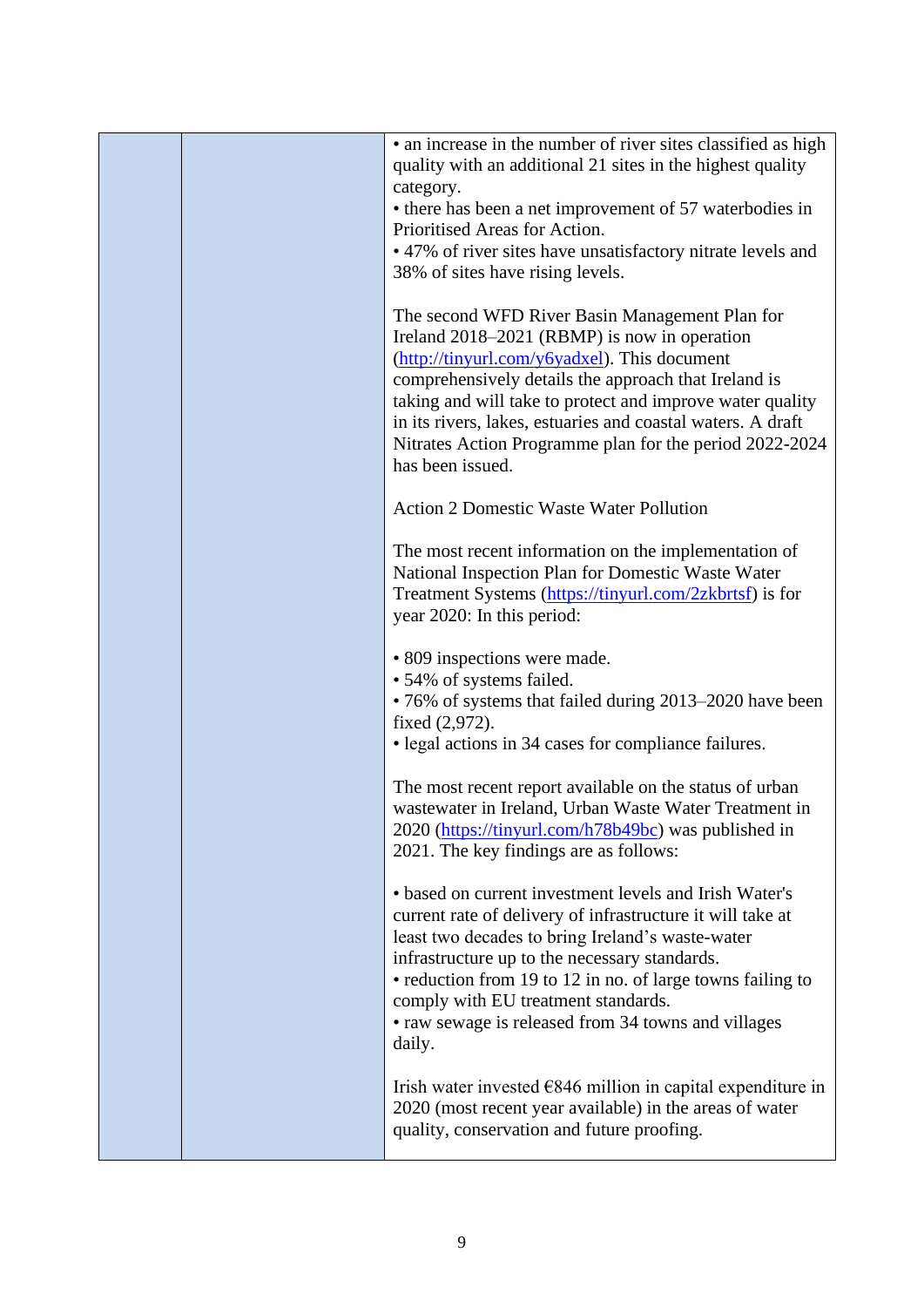|                                                                     | Current status of action:                                                                                                                                                                | Ongoing                                                                                                                                                                                                                                                                                                                                                                                                                                                                                                                                                                                                                                                                                                                                                                                                 |  |
|---------------------------------------------------------------------|------------------------------------------------------------------------------------------------------------------------------------------------------------------------------------------|---------------------------------------------------------------------------------------------------------------------------------------------------------------------------------------------------------------------------------------------------------------------------------------------------------------------------------------------------------------------------------------------------------------------------------------------------------------------------------------------------------------------------------------------------------------------------------------------------------------------------------------------------------------------------------------------------------------------------------------------------------------------------------------------------------|--|
|                                                                     | If 'Completed', has the                                                                                                                                                                  |                                                                                                                                                                                                                                                                                                                                                                                                                                                                                                                                                                                                                                                                                                                                                                                                         |  |
|                                                                     | action achieved its                                                                                                                                                                      |                                                                                                                                                                                                                                                                                                                                                                                                                                                                                                                                                                                                                                                                                                                                                                                                         |  |
|                                                                     | objective?                                                                                                                                                                               |                                                                                                                                                                                                                                                                                                                                                                                                                                                                                                                                                                                                                                                                                                                                                                                                         |  |
| <b>Action</b>                                                       | Description of action                                                                                                                                                                    | Hydromorphological threats.                                                                                                                                                                                                                                                                                                                                                                                                                                                                                                                                                                                                                                                                                                                                                                             |  |
| H2:                                                                 | (as submitted in the $IP$ ):                                                                                                                                                             | <b>Action 1. Barriers</b>                                                                                                                                                                                                                                                                                                                                                                                                                                                                                                                                                                                                                                                                                                                                                                               |  |
|                                                                     |                                                                                                                                                                                          | The IFI Barriers programme (2019 to 2021) will identify,<br>assess and document barriers to fish migration on a<br>national basis. Barriers will be ranked according to the risk<br>they pose to fish migration. The inventory will form the<br>basis of a prioritised restoration programme to be<br>implemented between 2022 and 2027.                                                                                                                                                                                                                                                                                                                                                                                                                                                                |  |
|                                                                     |                                                                                                                                                                                          | <b>Action 2. Rehabilitation of Drained Rivers</b>                                                                                                                                                                                                                                                                                                                                                                                                                                                                                                                                                                                                                                                                                                                                                       |  |
| drainage<br><b>Expected outcome</b><br>(as submitted in the $IP$ ): |                                                                                                                                                                                          | Under the 1945 Arterial Drainage Act, the Office of Public<br>Works is obliged to carry out maintenance work on the<br>network of arterially-drained channels. Annually, the<br>OPW undertakes maintenance on approximately 2,000 km<br>of channels in its network, following the environmental<br>procedures<br>maintenance<br>to<br>minimise<br>environmental impact. The guidance provides potential for<br>significant retention of riparian habitat and also for<br>alteration of instream hydromorphology in appropriate<br>locations. Progress on this action will be reported.                                                                                                                                                                                                                  |  |
|                                                                     |                                                                                                                                                                                          | Improvement in salmon habitat quality and fish passage.                                                                                                                                                                                                                                                                                                                                                                                                                                                                                                                                                                                                                                                                                                                                                 |  |
|                                                                     | Progress on action to                                                                                                                                                                    | <b>Action 1 Barriers</b>                                                                                                                                                                                                                                                                                                                                                                                                                                                                                                                                                                                                                                                                                                                                                                                |  |
|                                                                     | date<br>(Provide a brief overview<br>with a quantitative<br>measure, or other justified<br>evaluation, of progress.<br>Other material (e.g.<br>website links) will not be<br>evaluated): | The National Barrier Programme (NBP) has received<br>funding from the Irish government to operate up to 2027.<br>It will continue to build on the national geo-database of<br>potential barriers to fish passage (73,117 structures).<br>These structures are being assessed using a barrier<br>assessment application. The NBP has also identified 30<br>priority structures for removal or mitigation. By January<br>2022, IFI has surveyed 25,868 instream structures, of<br>which 6,321 have been identified as barriers to fish<br>passage. The NBP has assessed 207 significant barriers to<br>fish passage and published corresponding reports to<br>inform remedial actions. Between 2010 and 2021, barrier<br>remediation works undertaken by IFI in Irish main stem<br>rivers are as follows: |  |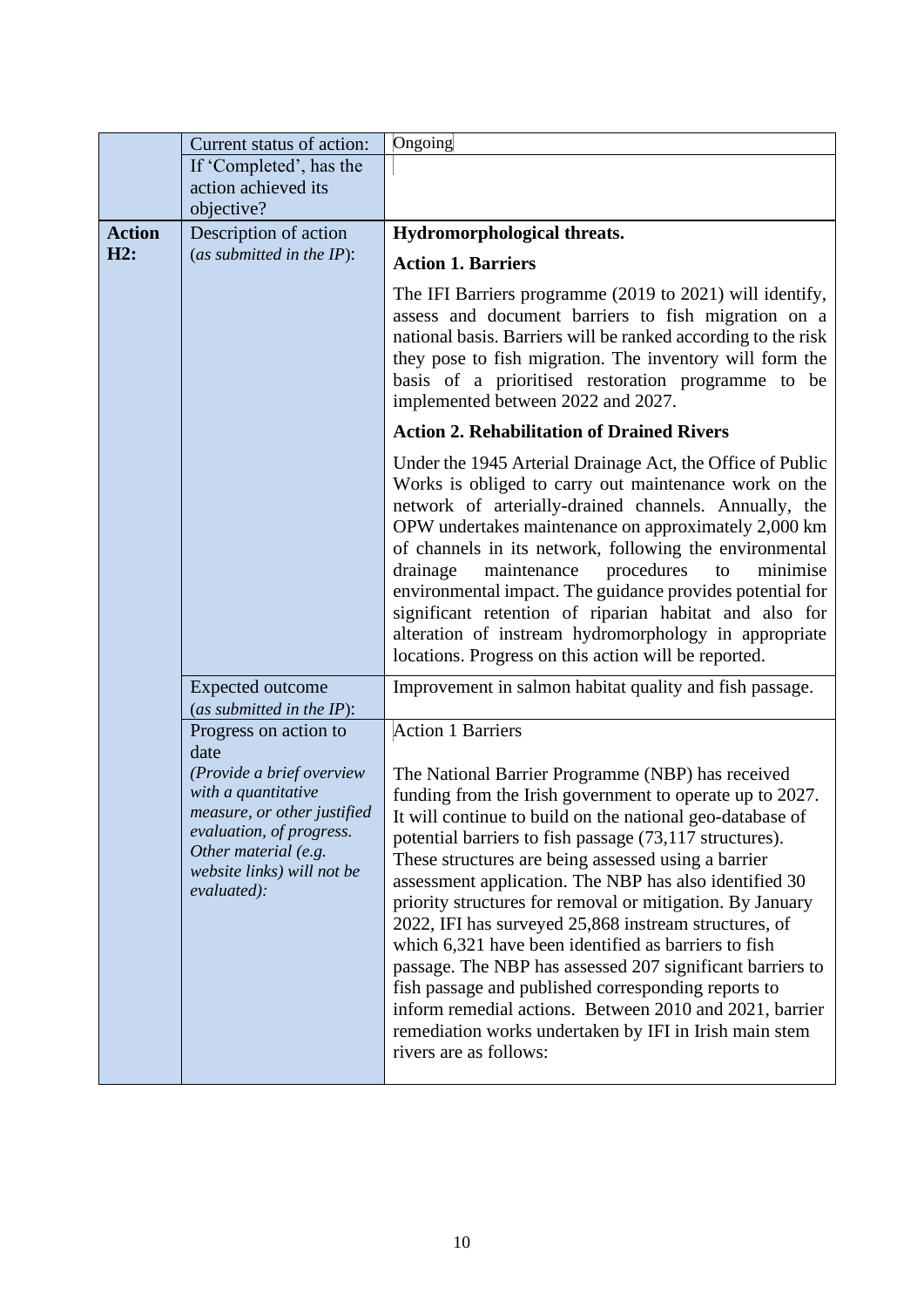|               |                                                              | <b>Barrier Remedial Works 2010 - 2021</b>                                                                                                                                                                                                                                         | <b>Number</b>                |  |
|---------------|--------------------------------------------------------------|-----------------------------------------------------------------------------------------------------------------------------------------------------------------------------------------------------------------------------------------------------------------------------------|------------------------------|--|
|               |                                                              | Works completed                                                                                                                                                                                                                                                                   | 32                           |  |
|               |                                                              | In construction                                                                                                                                                                                                                                                                   | 1                            |  |
|               |                                                              | Design stage                                                                                                                                                                                                                                                                      | 7                            |  |
|               |                                                              | Planning stage                                                                                                                                                                                                                                                                    | 13                           |  |
|               |                                                              | Delayed                                                                                                                                                                                                                                                                           | $\overline{2}$               |  |
|               |                                                              | Barrier collapsed                                                                                                                                                                                                                                                                 | 3                            |  |
|               |                                                              | Total number                                                                                                                                                                                                                                                                      | 58                           |  |
|               |                                                              | Action 2. Rehabilitation of Drained Rivers                                                                                                                                                                                                                                        |                              |  |
|               |                                                              | The Environmental River Enhancement Programme<br>(EREP) Annual Report 2020 provides the most recent<br>information on this action as follows:<br>• Five-year agreement (2018-2022) made between Office                                                                            |                              |  |
|               |                                                              | of Public Works and IFI to continue the EREP work,<br>share information on issues within drained catchments<br>pertinent to the Water Framework Directive such as fish<br>passage barriers, hydromorphology and fish ecological<br>status in order to inform mitigation measures. |                              |  |
|               |                                                              | • Detailed catchment-scale survey of the Glyde<br>comprising surveys of fish populations (25 sites); river<br>hydromorphology assessments (19 sites); and potential<br>barrier assessments (665 locations examined).                                                              |                              |  |
|               |                                                              | • Passive restoration at a site in the River Boyne<br>catchment following the removal of channel dredging and<br>grazing pressures by livestock.                                                                                                                                  |                              |  |
|               | Current status of action:                                    | Ongoing                                                                                                                                                                                                                                                                           |                              |  |
|               | If 'Completed', has the<br>action achieved its<br>objective? |                                                                                                                                                                                                                                                                                   |                              |  |
| <b>Action</b> | Description of action                                        | initiated<br>IFI<br>have<br>an                                                                                                                                                                                                                                                    | evidence-based<br>assessment |  |
| H3:           | (as submitted in the $IP$ ):                                 | programme to determine the impact of climate change on<br>the Irish fisheries. This programme will establish index<br>catchments for fisheries-related climate change research<br>and associated fisheries policies will be developed.                                            |                              |  |
|               | <b>Expected outcome</b><br>(as submitted in the $IP$ ):      | IFI – Series of vulnerability risk assessment maps for key<br>fish species including salmon and informed targeted<br>measures.                                                                                                                                                    |                              |  |
|               |                                                              | Mitigation measures to protect vulnerable fish species such<br>as Atlantic salmon.                                                                                                                                                                                                |                              |  |
|               | Progress on action to                                        | IFI established a research programme in 2019 to ascertain                                                                                                                                                                                                                         |                              |  |
|               | date                                                         | the impacts of climate change on Irish fish stocks                                                                                                                                                                                                                                |                              |  |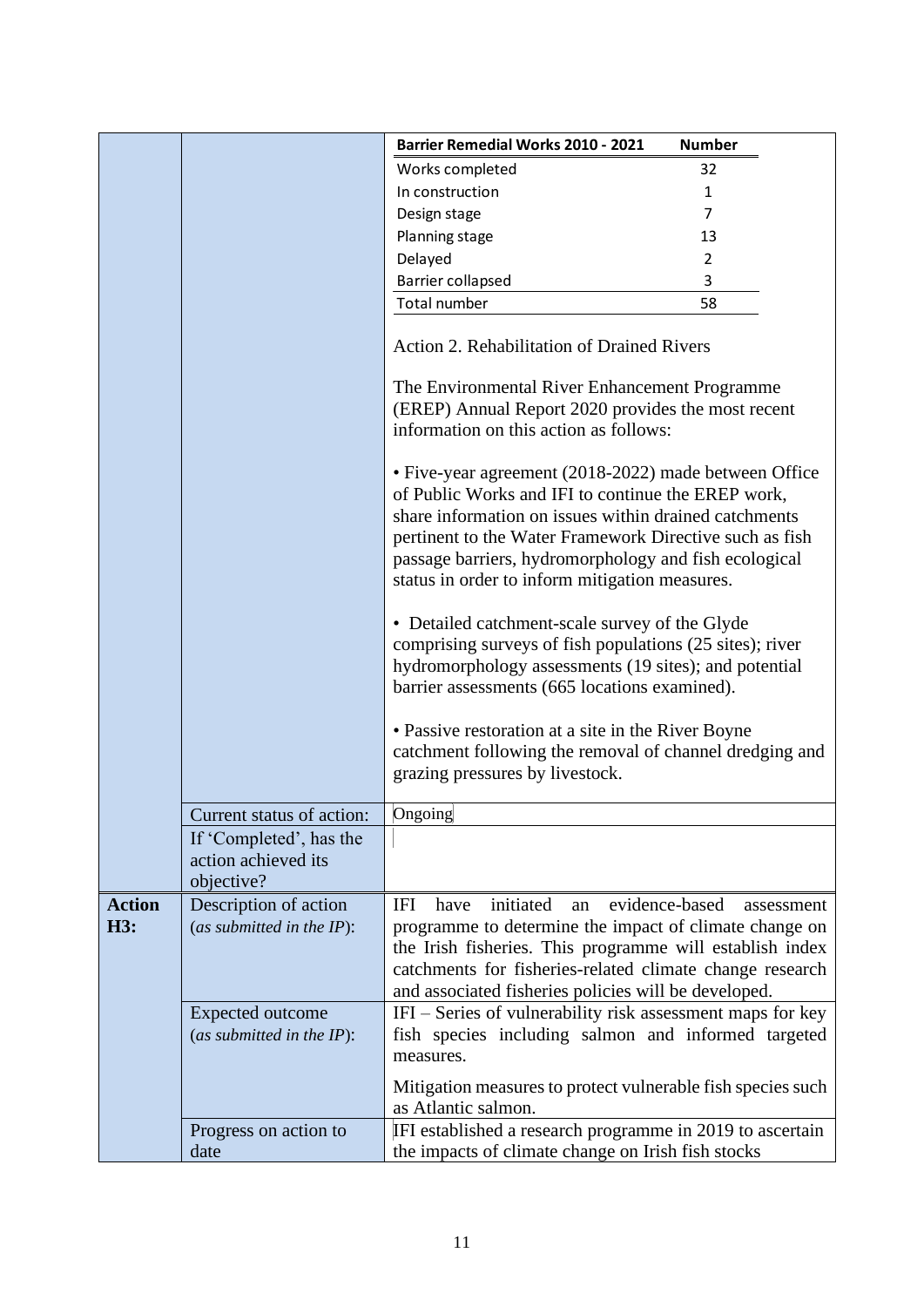|                      | (Provide a brief overview<br>with a quantitative<br>measure, or other justified<br>evaluation, of progress.<br>Other material (e.g.<br>website links) will not be<br>evaluated): | including salmonids. In late 2020 funding was received<br>from the Office of Public Works to examine climate<br>resilience of fisheries in drained catchments.<br>To date the two programmes have initiated a novel<br>nationwide long-term environmental monitoring network<br>in 12 catchments including one state of the art lake<br>monitoring platform between 2019 and 2021. The<br>programme has now installed 429 in situ data loggers                                                                                                                                                                                                                              |
|----------------------|----------------------------------------------------------------------------------------------------------------------------------------------------------------------------------|-----------------------------------------------------------------------------------------------------------------------------------------------------------------------------------------------------------------------------------------------------------------------------------------------------------------------------------------------------------------------------------------------------------------------------------------------------------------------------------------------------------------------------------------------------------------------------------------------------------------------------------------------------------------------------|
|                      |                                                                                                                                                                                  | measuring a range of parameters including water<br>temperature, dissolved oxygen and meteorological data in<br>rivers and lakes within these catchments. The data<br>collection via remote sensing is being undertaken in<br>parallel to gathering of fish data and other environmental<br>data (e.g. flow measurement and habitat mapping) in the<br>12 catchments. Advanced mapping tools will be used to<br>model stream temperature and other variables to identify<br>waterbodies at risk from climate change impacts. Risk<br>maps and the development of targeted measures and<br>fisheries policies will be produced at a later stage in this<br>programme of work. |
|                      |                                                                                                                                                                                  | Data from the first year of data collection has been<br>compiled and is currently being analysed. Three scenario<br>risk maps will be available by mid-2022 for the Erriff<br>(National Salmonid Index Catchment), Gweebarra and<br>Dargle via the IFI Geoportal.<br>A climate change vulnerability assessment for Ireland's<br>fish species has also been completed. Atlantic salmon<br>were assigned the rank of "High" vulnerability to climate<br>change. The findings will be published later in 2022.                                                                                                                                                                 |
|                      | Current status of action:<br>If 'Completed', has the<br>action achieved its<br>objective?                                                                                        | Ongoing                                                                                                                                                                                                                                                                                                                                                                                                                                                                                                                                                                                                                                                                     |
| <b>Action</b><br>H4: | Description of action<br>(as submitted in the $IP$ ):                                                                                                                            | <b>Invasive Species</b><br>Action 1.<br>The EU Regulation $(1143/2014)$ on "the prevention and<br>management of the introduction and spread of invasive<br>alien species" will be implemented.<br>Action 2.<br>Development and evaluation of survey techniques to<br>assess the extent of infestation of Curly-leaved waterweed                                                                                                                                                                                                                                                                                                                                             |
|                      | <b>Expected outcome</b><br>(as submitted in the $IP$ ):                                                                                                                          | in Lough Corrib and monitor the efficacy of control<br>measures undertaken there.<br>Action 1: Development of a more coherent and co-<br>ordinated national approach to IAS management that will                                                                                                                                                                                                                                                                                                                                                                                                                                                                            |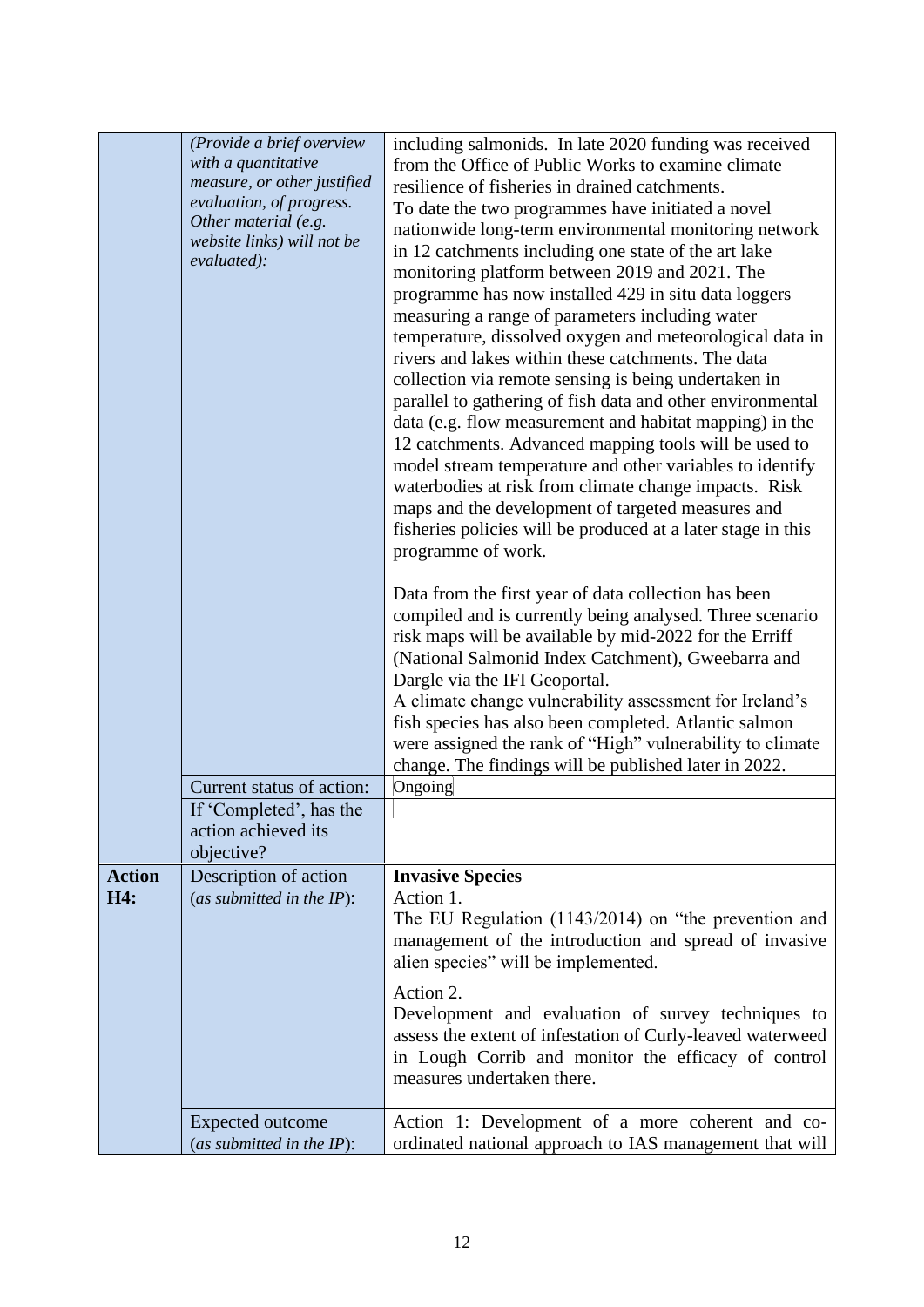|  |                                                                                                                                                                                                                   | facilitate better communication and collaboration between<br>relevant authorities.                                                                                                                                                                                                                                                                                                                                                                                                                                                              |
|--|-------------------------------------------------------------------------------------------------------------------------------------------------------------------------------------------------------------------|-------------------------------------------------------------------------------------------------------------------------------------------------------------------------------------------------------------------------------------------------------------------------------------------------------------------------------------------------------------------------------------------------------------------------------------------------------------------------------------------------------------------------------------------------|
|  |                                                                                                                                                                                                                   | Action 2: Survey techniques will be developed and<br>evaluated to assess the extent of infestation of Curly-<br>leaved waterweed in Lough Corrib and monitor the<br>efficacy of control measures undertaken there.                                                                                                                                                                                                                                                                                                                              |
|  | Progress on action to<br>date<br>(Provide a brief overview<br>with a quantitative<br>measure, or other justified<br>evaluation, of progress.<br>Other material (e.g.<br>website links) will not be<br>evaluated): | Action 1<br>The core provisions of the EU Regulation (1143/2014)<br>are in effect in Ireland. As part of its implementation, in<br>December 2021, the National Parks and Wildlife Service<br>of the Department of Housing, Local Government and<br>Heritage has published two draft Priority Pathway Action<br>Plans on invasive alien species for public consultation.<br>Action 2:<br>A range of new approaches to surveying curly-leaved<br>waterweed were trialled and evaluated between 2018 and                                           |
|  |                                                                                                                                                                                                                   | 2020 as follows:<br>• Low-cost sonar with simultaneous ground truth<br>sampling and recorded using ArcGIS survey tools was<br>identified as the most reliable and efficient survey<br>method.<br>• underwater imagery generated using a high-definition<br>camera with live feed and geo-referencing ability was<br>superior to grapnel sampling for ground truthing weed<br>distribution.<br>• UAVs proved useful for mapping when the weed was at<br>the surface in locations unsuitable for the sonar boat, i.e.<br>rocky and shallow areas. |
|  |                                                                                                                                                                                                                   | • Sentinel 2 satellite data has potential for mapping the<br>weed at the lake-wide scale.                                                                                                                                                                                                                                                                                                                                                                                                                                                       |
|  | Current status of action:                                                                                                                                                                                         | Ongoing                                                                                                                                                                                                                                                                                                                                                                                                                                                                                                                                         |
|  | If 'Completed', has the                                                                                                                                                                                           |                                                                                                                                                                                                                                                                                                                                                                                                                                                                                                                                                 |
|  | action achieved its                                                                                                                                                                                               |                                                                                                                                                                                                                                                                                                                                                                                                                                                                                                                                                 |
|  | objective?                                                                                                                                                                                                        |                                                                                                                                                                                                                                                                                                                                                                                                                                                                                                                                                 |
|  |                                                                                                                                                                                                                   |                                                                                                                                                                                                                                                                                                                                                                                                                                                                                                                                                 |

|                                                                                                         | 3.3 Provide an update on progress on actions relating to Aquaculture, Introductions and                |                                                                    |  |
|---------------------------------------------------------------------------------------------------------|--------------------------------------------------------------------------------------------------------|--------------------------------------------------------------------|--|
|                                                                                                         | <b>Transfers and Transgenics</b> (section 4.11 of the Implementation Plan).                            |                                                                    |  |
|                                                                                                         | Note: the reports under 'Progress on action to date' should provide a brief overview of each action.   |                                                                    |  |
|                                                                                                         | For all actions, provide <b>clear and concise</b> quantitative information to demonstrate progress. In |                                                                    |  |
|                                                                                                         | circumstances where quantitative information cannot be provided for a particular action because of     |                                                                    |  |
|                                                                                                         | its nature, a clear rationale must be given for not providing quantitative information and other       |                                                                    |  |
|                                                                                                         | information should be provided to enable progress with that action to be evaluated. While referring    |                                                                    |  |
| to additional material (e.g. via links to websites) may assist those seeking more detailed information, |                                                                                                        |                                                                    |  |
| this will not be evaluated by the Review Group.                                                         |                                                                                                        |                                                                    |  |
| <b>Action</b>                                                                                           | Description of                                                                                         | Salmon lice infestation: aspire to 100% of inspections below       |  |
| A1:                                                                                                     | action                                                                                                 | mandatory trigger levels. The Department of Agriculture, Fisheries |  |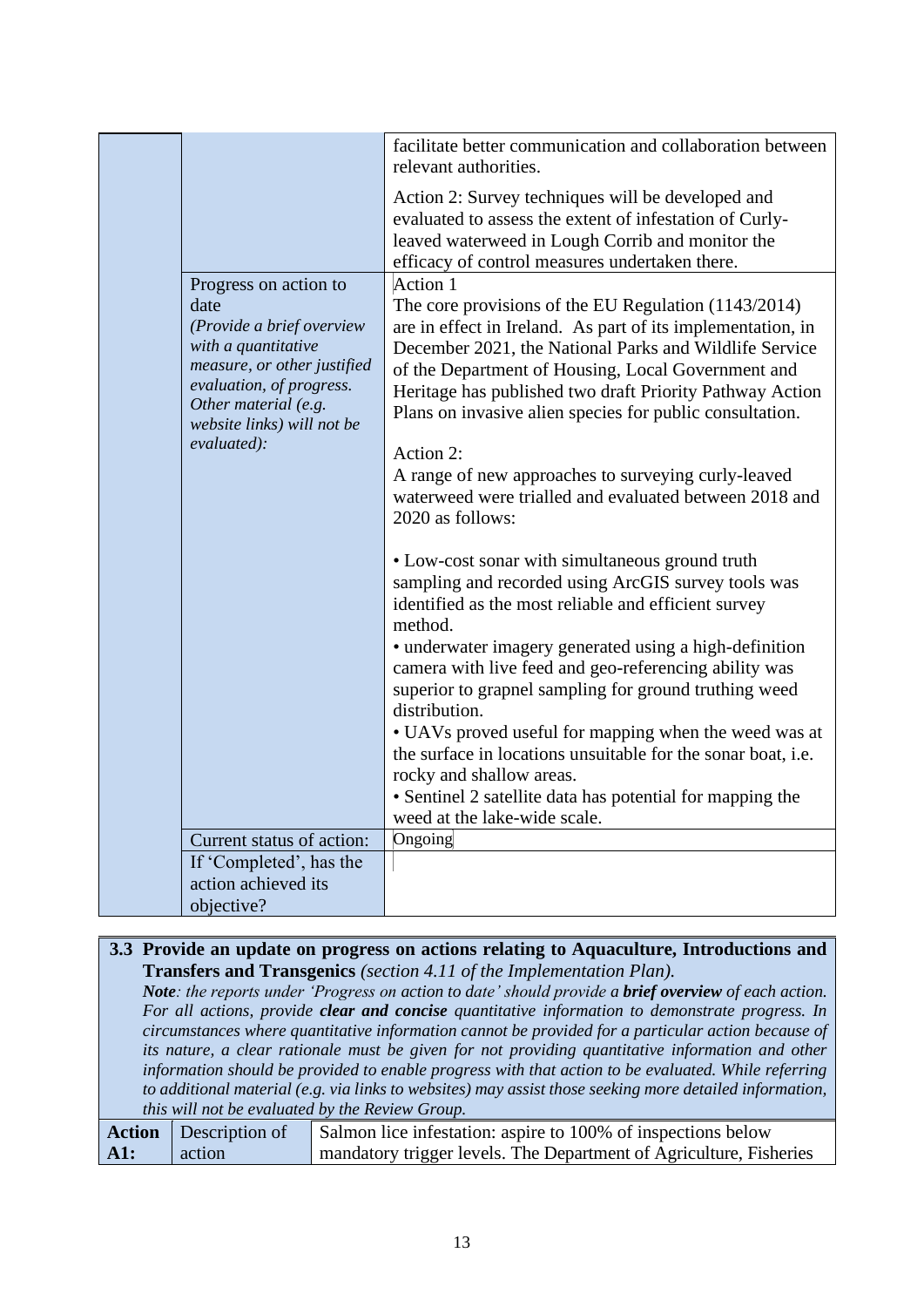| (as submitted in<br>the $IP$ :<br>Expected<br>outcome<br>(as submitted in<br>the $IP$ :                                                                                                                        | and Food "Strategy for Improved Pest Control in Irish salmon farms,<br>2008", aims to enhance the control of salmon lice infestations on<br>Irish salmon farms by the creation of a "real time" management<br>regime. This regime is intended to vigorously deal with failures to<br>control sea lice infestations on a case-by-case basis. The strategy and<br>the accompanying Monitoring Protocol No. 3 Sea Lice Monitoring &<br>Control will be revised resulting in consistent and vigorous control<br>of salmon lice infestations on marine farms.<br>Reduced sea lice levels on farmed salmon                                                                       |
|----------------------------------------------------------------------------------------------------------------------------------------------------------------------------------------------------------------|----------------------------------------------------------------------------------------------------------------------------------------------------------------------------------------------------------------------------------------------------------------------------------------------------------------------------------------------------------------------------------------------------------------------------------------------------------------------------------------------------------------------------------------------------------------------------------------------------------------------------------------------------------------------------|
| Progress on<br>action to date<br>(Provide a brief<br>overview with a<br>quantitative<br>measure, or other<br>justified<br>evaluation, of<br>progress. Other<br>material (e.g.<br>website links)<br>will not be | The current inspection regime, performed by the Marine Institute<br>on behalf of the State, involves the inspection and sampling of each<br>year class of fish at all fish farm sites 14 times per annum - twice<br>per month during March, April and May and monthly for the<br>remainder of the year, except December-January. Only one<br>inspection is carried out during this period. Trends in sea lice<br>infestation on farmed fish (Figure 1) in May, the peak period for<br>wild salmon smolt migration, have shown a general downward<br>trend since the introduction of the pest management strategy in<br>2008.                                               |
| evaluated):                                                                                                                                                                                                    | <b>Spring Treatment</b><br><b>Trigger Level</b><br>3.0<br>-OvigerousL. salmonis (±SE)<br>◆ Self reported data<br>2.5<br>amples in the sensing spins 1.5<br>amples in the 1.0<br>amples in the 1.0<br>amples in the 1.0<br>0.5<br>Figure 1. Average national May-mean adult female egg bearing<br>salmon lice per fish, 1991 - 2021.                                                                                                                                                                                                                                                                                                                                        |
|                                                                                                                                                                                                                | The Marine Institute issues a monthly report of sea lice levels on all<br>active marine farms in Ireland and publishes an Open Access<br>annual report as part of the Irish Fisheries Bulletin series. Since<br>2006 there has been a gradual increase in the number of inspections<br>below trigger levels (Figure 2).<br>Following Covid-19 measures introduced by the Irish Government,<br>the sea lice monitoring programme was temporarily suspended<br>from 1st January until 31st April 2021. During this time all active<br>farms in Ireland submitted self-reported sea lice levels to the<br>Marine Institute. The Marine Institute resumed sea lice inspections |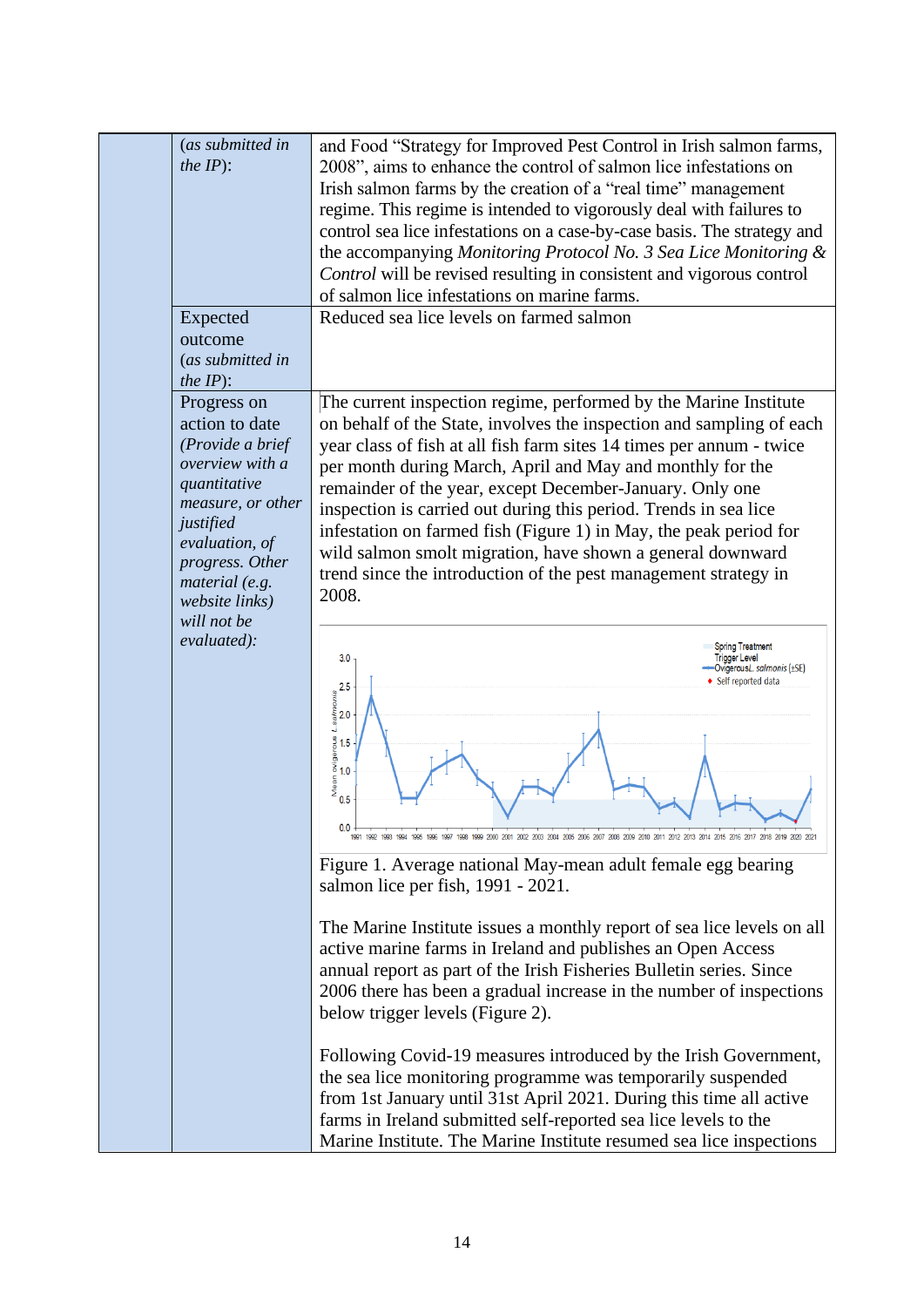|                      |                                                                                                                                                             | on 1st May 2021 and continued to inspect all active sites for the                                                                                                                                                                                                                                                                                                             |
|----------------------|-------------------------------------------------------------------------------------------------------------------------------------------------------------|-------------------------------------------------------------------------------------------------------------------------------------------------------------------------------------------------------------------------------------------------------------------------------------------------------------------------------------------------------------------------------|
|                      |                                                                                                                                                             | remainder of 2021.                                                                                                                                                                                                                                                                                                                                                            |
|                      |                                                                                                                                                             | 98.6 94.5<br>100<br>94<br>93<br>91<br>90<br>91<br>87<br>86<br>84<br>% inspections below trigger levels<br>90<br>82<br>$-73$ $72$ $75$ $77$<br>80<br>70<br>60<br>50<br>40<br>30<br>20<br>10<br>$\Omega$<br>.42015201620172018201920202021<br>Year<br>Figure 2. The % of inspections below trigger levels for all active<br>marine Atlantic salmon farms per year, 2006 - 2021. |
|                      | <b>Current status</b>                                                                                                                                       | Ongoing                                                                                                                                                                                                                                                                                                                                                                       |
|                      | of action:                                                                                                                                                  |                                                                                                                                                                                                                                                                                                                                                                               |
|                      | If 'Completed',<br>has the action<br>achieved its<br>objective?                                                                                             |                                                                                                                                                                                                                                                                                                                                                                               |
| <b>Action</b><br>A2: | Description of<br>action<br>(as submitted in<br>the $IP$ :                                                                                                  | In April 2016, DAFM brought in a Protocol for Structural Design of<br>Marine Finfish Farms to standardise an improved structural design<br>process for marine finfish farm installations in Ireland to apply to all<br>new or renewal licence applications.                                                                                                                   |
|                      |                                                                                                                                                             | A new <i>Protocol</i> for reporting and investigating farmed escape<br>incidences is planned. This <i>Protocol</i> will apply to all facilities, both<br>marine and freshwater.                                                                                                                                                                                               |
|                      | Expected<br>outcome<br>(as submitted in<br><i>the IP</i> $)$ :                                                                                              | Increased awareness of the impact of escapes and improved<br>reporting in line with new protocol.                                                                                                                                                                                                                                                                             |
|                      | Progress on<br>action to date<br>(Provide a brief<br>overview with a<br>quantitative<br>measure, or other<br>justified<br>evaluation, of<br>progress. Other | The Department of Agriculture, Food and the Marine received no<br>reports of escapes of farmed salmon from operators in Ireland in<br>2021.                                                                                                                                                                                                                                   |
|                      | material (e.g.<br>website links)                                                                                                                            |                                                                                                                                                                                                                                                                                                                                                                               |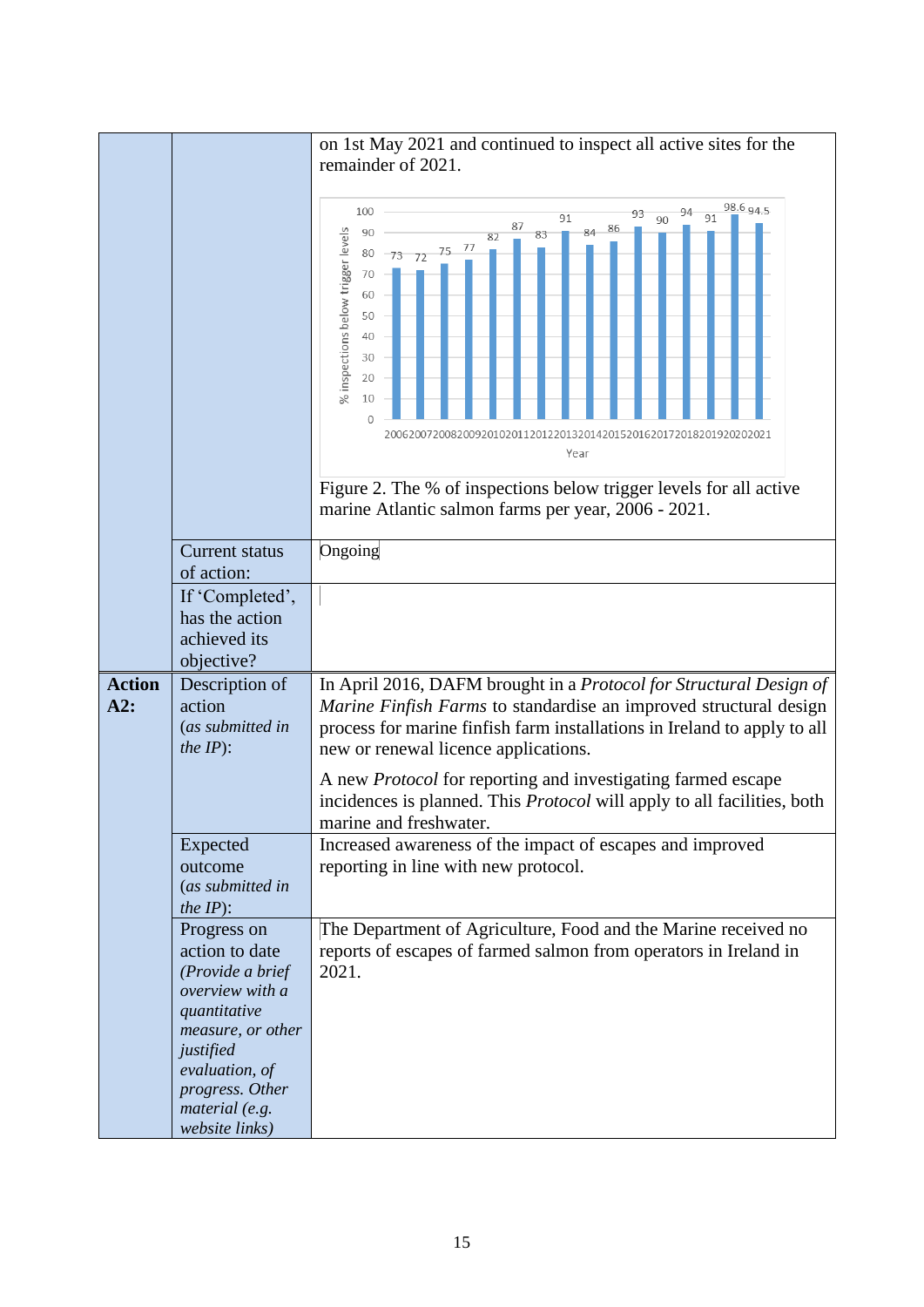|                      | will not be<br>evaluated):                                          |                                                                                                                                                                                                                                                                                                                                                                                                                                                                                                                                                                                                                                                                                                                                                                                                                                                                                                                                                                                          |
|----------------------|---------------------------------------------------------------------|------------------------------------------------------------------------------------------------------------------------------------------------------------------------------------------------------------------------------------------------------------------------------------------------------------------------------------------------------------------------------------------------------------------------------------------------------------------------------------------------------------------------------------------------------------------------------------------------------------------------------------------------------------------------------------------------------------------------------------------------------------------------------------------------------------------------------------------------------------------------------------------------------------------------------------------------------------------------------------------|
|                      | <b>Current status</b>                                               | Ongoing                                                                                                                                                                                                                                                                                                                                                                                                                                                                                                                                                                                                                                                                                                                                                                                                                                                                                                                                                                                  |
|                      | of action:                                                          |                                                                                                                                                                                                                                                                                                                                                                                                                                                                                                                                                                                                                                                                                                                                                                                                                                                                                                                                                                                          |
|                      | If 'Completed',                                                     |                                                                                                                                                                                                                                                                                                                                                                                                                                                                                                                                                                                                                                                                                                                                                                                                                                                                                                                                                                                          |
|                      | has the action                                                      |                                                                                                                                                                                                                                                                                                                                                                                                                                                                                                                                                                                                                                                                                                                                                                                                                                                                                                                                                                                          |
|                      | achieved its                                                        |                                                                                                                                                                                                                                                                                                                                                                                                                                                                                                                                                                                                                                                                                                                                                                                                                                                                                                                                                                                          |
|                      | objective?                                                          |                                                                                                                                                                                                                                                                                                                                                                                                                                                                                                                                                                                                                                                                                                                                                                                                                                                                                                                                                                                          |
| <b>Action</b><br>A3: | Description of<br>action<br>(as submitted in<br><i>the IP</i> $)$ : | Regulation (EU) 2016/429 ("Animal Health Law") is the statutory<br>framework within which aquatic diseases are regulated in Europe.<br>Under Implementing Regulation (EU) 2021/620 Ireland is declared<br>free from all listed salmonid diseases. This includes ISA, VHS, IHN.<br>Ireland undertakes an active monitoring programme for these<br>diseases in farmed salmon. Ireland has also applied additional<br>national measures for BKD and G. salaris and is declared free from<br>these diseases in Regulation (EU) 2021/260. An active monitoring<br>programme for the presence of G. salaris in wild salmonids is<br>undertaken annually. In addition to the regulatory controls to prevent<br>the introduction of these diseases, a Code of Practice has been agreed<br>between industry and government in relation to general fish health<br>management. A Fish Health Handbook has been devised which<br>provides guidance in relation to the control and management of non- |
|                      |                                                                     | listed diseases on salmonid farms. The proactive disease control and<br>stock management principles outlined in the Handbook have been<br>applied by industry since 2012.                                                                                                                                                                                                                                                                                                                                                                                                                                                                                                                                                                                                                                                                                                                                                                                                                |
|                      |                                                                     | In recent years, since the principles of the Handbook have been<br>implemented, the incidence of diseases such as Pancreas Disease and<br>IPN have declined. However, gill related disorders continue to be a<br>significant issue on salmon farms. These disorders are believed to be<br>impacted to some degree by water temperatures and significant phyto<br>and zooplankton blooms. Amoebic Gill Disease (AGD) caused by<br>infection with the protozoan parasite Neoparamoeba.perurans has<br>been associated with mortality in farmed salmon in recent years, due<br>in large part to the lack of availability of freshwater treatments.<br>Significant resources are however being invested in developing<br>infrastructure to ensure that treatments can be carried out, which will<br>significantly decrease infection pressure.                                                                                                                                               |
|                      |                                                                     | Amoeba has been occasionally recorded on wild salmon but do not<br>appear to have caused any negative impact. The condition is best<br>treated with freshwater baths so any adult salmon returning to<br>freshwater will be appropriately treated, should they have been<br>infected. Temperatures above $10^{\circ}$ C are thought to trigger the<br>disease, but Scottish outbreaks have occurred at temperatures from<br>7.5 $\degree$ C. This raises the possibility of wild salmon smolts being<br>infected in the vicinity of salmon farms in spring, although there is<br>no evidence to show that this has occurred to date.                                                                                                                                                                                                                                                                                                                                                     |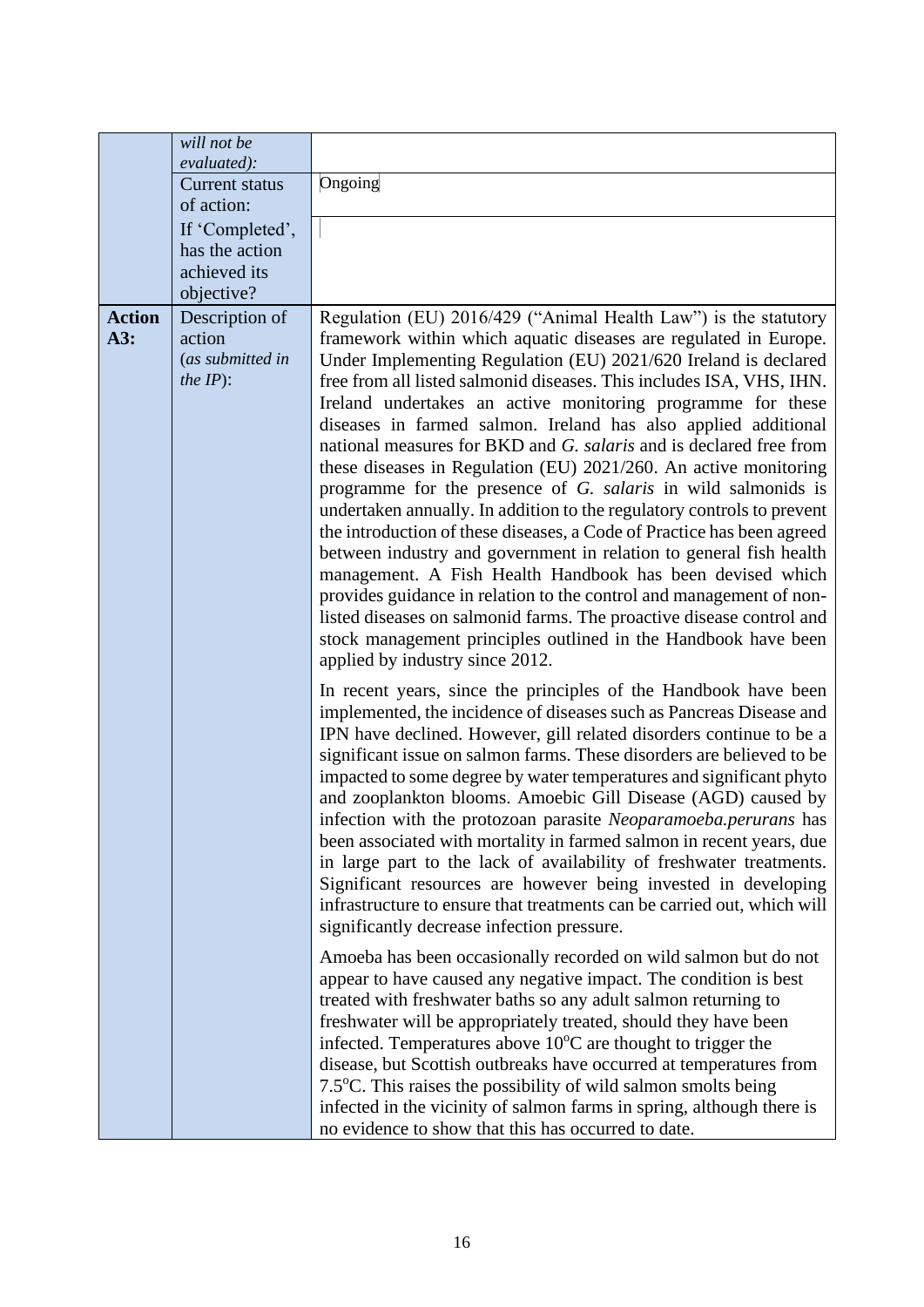|                                                                       | Expected                                                                                  | Maintenance of disease free status for major diseases of salmonids                                                                  |  |
|-----------------------------------------------------------------------|-------------------------------------------------------------------------------------------|-------------------------------------------------------------------------------------------------------------------------------------|--|
|                                                                       | outcome                                                                                   | listed in Regulation 2016/429 and for which Ireland is declared                                                                     |  |
|                                                                       | (as submitted in<br>the $IP$ :                                                            | disease free under national Measures (BKD and G. salaris).                                                                          |  |
|                                                                       |                                                                                           | Reduced incidence of disease outbreaks in aquaculture facilities.                                                                   |  |
|                                                                       | Progress on                                                                               | Ireland has maintained disease freedom for major diseases of                                                                        |  |
|                                                                       | action to date                                                                            | salmonids listed in Regulation 2016/429 and for which Ireland is                                                                    |  |
|                                                                       | (Provide a brief                                                                          | declared disease free under national Measures (BKD and G.                                                                           |  |
|                                                                       | overview with a<br>quantitative                                                           | salaris).                                                                                                                           |  |
|                                                                       | measure, or other                                                                         |                                                                                                                                     |  |
|                                                                       | justified                                                                                 | Incidence of disease outbreaks (other than listed diseases) in                                                                      |  |
|                                                                       | evaluation, of                                                                            | aquaculture facilities is monitored through a voluntary industry<br>reporting scheme. Available evidence suggests that incidence of |  |
|                                                                       | progress. Other                                                                           | non-listed disease in aquaculture establishments remains at a                                                                       |  |
|                                                                       | material (e.g.                                                                            | consistent level.                                                                                                                   |  |
|                                                                       | website links)<br>will not be                                                             |                                                                                                                                     |  |
|                                                                       | evaluated):                                                                               |                                                                                                                                     |  |
|                                                                       | <b>Current status</b>                                                                     | Ongoing                                                                                                                             |  |
|                                                                       | of action:                                                                                |                                                                                                                                     |  |
|                                                                       | If 'Completed',                                                                           |                                                                                                                                     |  |
|                                                                       | has the action                                                                            |                                                                                                                                     |  |
|                                                                       | achieved its                                                                              |                                                                                                                                     |  |
|                                                                       | objective?                                                                                |                                                                                                                                     |  |
| 4:                                                                    |                                                                                           | <b>Additional information required under the Convention</b>                                                                         |  |
|                                                                       |                                                                                           | 4.1 Details of any laws, regulations and programmes that have been adopted or repealed since                                        |  |
|                                                                       | the last notification.                                                                    |                                                                                                                                     |  |
|                                                                       |                                                                                           |                                                                                                                                     |  |
|                                                                       |                                                                                           | 4.2 Details of any new commitments concerning the adoption or maintenance in force for                                              |  |
|                                                                       |                                                                                           | specified periods of time of conservation, restoration, and other management measures.                                              |  |
|                                                                       |                                                                                           |                                                                                                                                     |  |
|                                                                       |                                                                                           | 4.3 Details of any new actions to prohibit fishing for salmon beyond 12 nautical miles.                                             |  |
|                                                                       |                                                                                           |                                                                                                                                     |  |
|                                                                       |                                                                                           | 4.4 Details of any new actions to invite the attention of States not party to the Convention to                                     |  |
|                                                                       |                                                                                           | matters relating to the activities of its vessels which could adversely affect salmon stocks                                        |  |
|                                                                       | subject to the Convention.                                                                |                                                                                                                                     |  |
|                                                                       |                                                                                           |                                                                                                                                     |  |
|                                                                       | 4.5 Details of any actions taken to implement regulatory measures under Article 13 of the |                                                                                                                                     |  |
| Convention including imposition of adequate penalties for violations. |                                                                                           |                                                                                                                                     |  |
|                                                                       |                                                                                           |                                                                                                                                     |  |
|                                                                       | <b>North American Commission Members only:</b>                                            |                                                                                                                                     |  |
|                                                                       |                                                                                           | 4.6 Details of any new measures to minimise by catches of salmon originating in the rivers of the                                   |  |
|                                                                       | other member.                                                                             |                                                                                                                                     |  |
|                                                                       |                                                                                           |                                                                                                                                     |  |
|                                                                       |                                                                                           |                                                                                                                                     |  |
|                                                                       |                                                                                           |                                                                                                                                     |  |